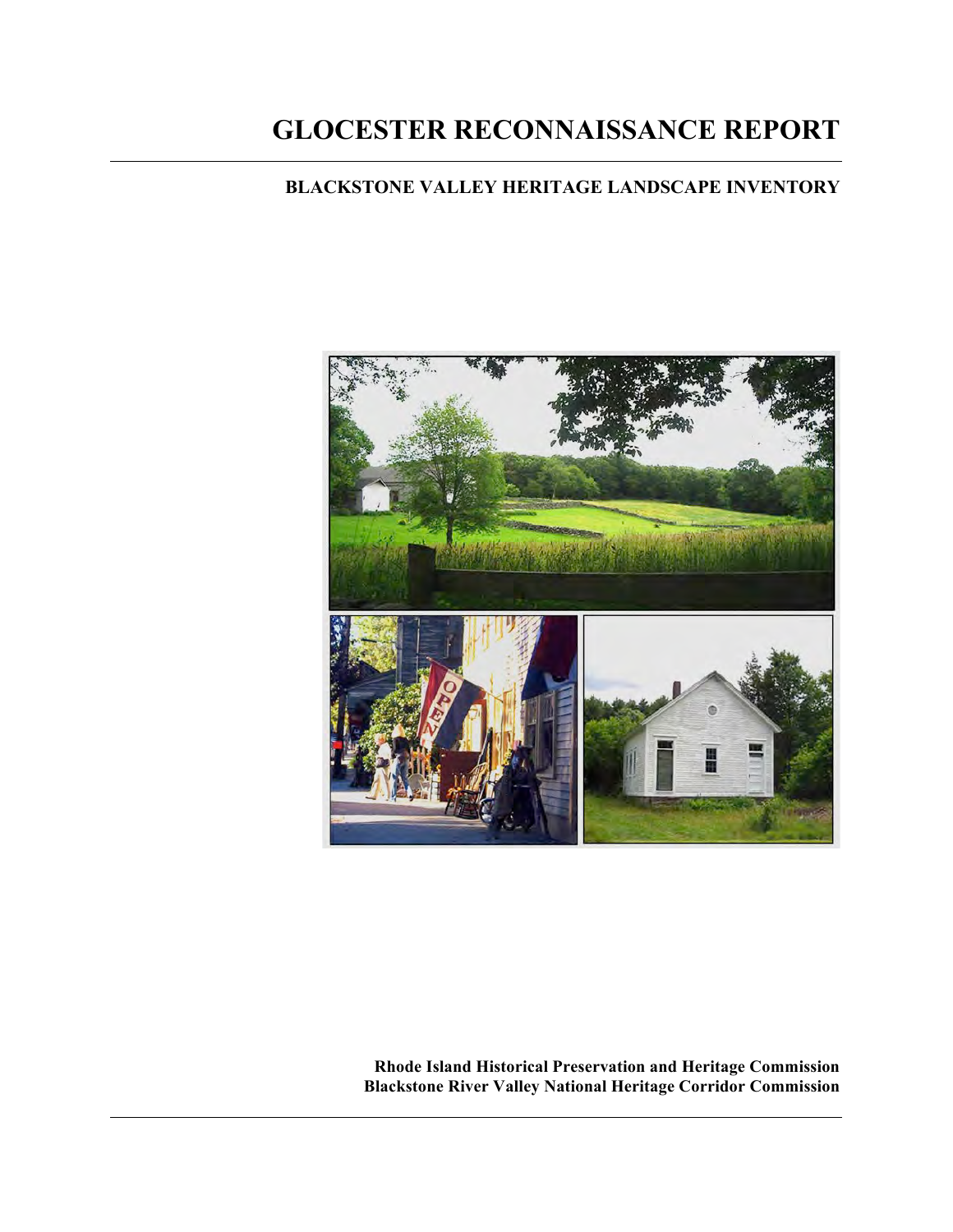#### **PROJECT TEAM**

**Rhode Island Historical Preservation and Heritage Commission** Richard E. Greenwood, Ph.D., Deputy Director

**Blackstone River Valley National Heritage Corridor Commission** Joanna Doherty, Community Planner

**Project Consultants** Gretchen G. Schuler Shary Page Berg

**Local Project Coordinator**  Raymond Goff, Town Planner

**December 2010** 

#### **Cover Photographs:**

Farnum Road fields, Main Street in Chepachet (BRVNHCC photo), Clarkville School on Putnam Pike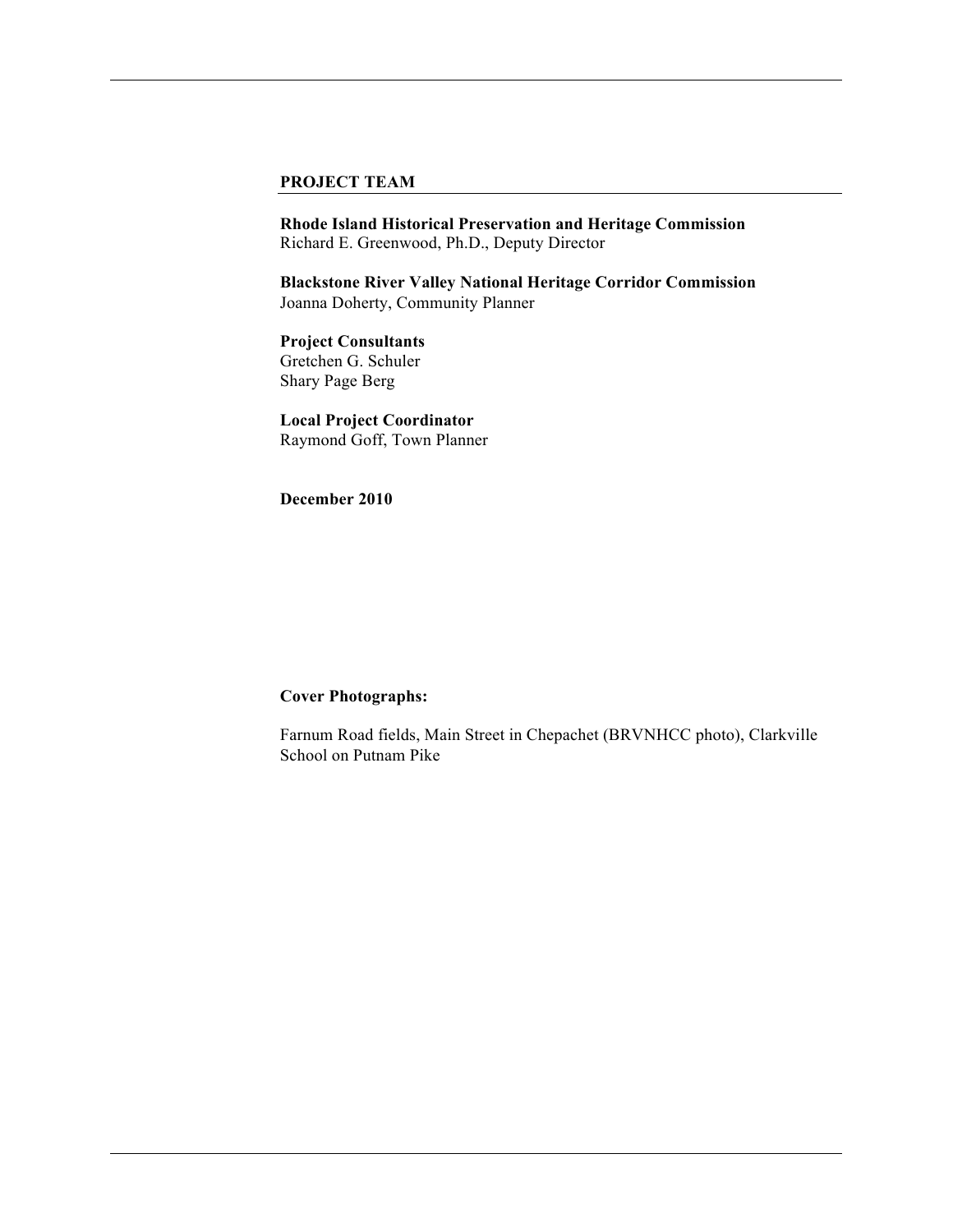# **CONTENTS**

|                    | Harmony Trolley Power Station                                                                                        |
|--------------------|----------------------------------------------------------------------------------------------------------------------|
|                    | Kent Property                                                                                                        |
| "The Elms"         |                                                                                                                      |
| <b>Town Pound</b>  |                                                                                                                      |
|                    | Willie Woodhead/Elbow Rock Roads                                                                                     |
|                    |                                                                                                                      |
|                    | <b>Agricultural Landscapes</b>                                                                                       |
|                    | <b>Burial Grounds</b>                                                                                                |
|                    | Civic and Institutional Properties                                                                                   |
|                    | Lakes, Ponds and Reservoirs                                                                                          |
|                    | <b>Local Scenic Roads</b>                                                                                            |
|                    | Mill Villages                                                                                                        |
| <b>Stone Walls</b> |                                                                                                                      |
|                    |                                                                                                                      |
|                    | Survey of Heritage Landscapes                                                                                        |
|                    | National Register Program                                                                                            |
|                    | Community-Wide Preservation and Zoning Strategies                                                                    |
|                    | <b>Agricultural Landscapes</b>                                                                                       |
|                    | <b>Burial Grounds</b>                                                                                                |
|                    | Civic and Institutional Properties                                                                                   |
|                    | Lakes, Ponds and Reservoirs                                                                                          |
|                    | Local Scenic Roads                                                                                                   |
|                    | Mill Villages                                                                                                        |
|                    | Stone Wall Preservation                                                                                              |
|                    | Funding of Preservation Projects                                                                                     |
|                    |                                                                                                                      |
| <b>Appendices</b>  |                                                                                                                      |
|                    |                                                                                                                      |
|                    | A. Heritage Landscapes Identified by Community 24                                                                    |
|                    | <b>B. Existing Resource Documentation and Planning Tools 30</b><br>Inventory of Historic and Architectural Resources |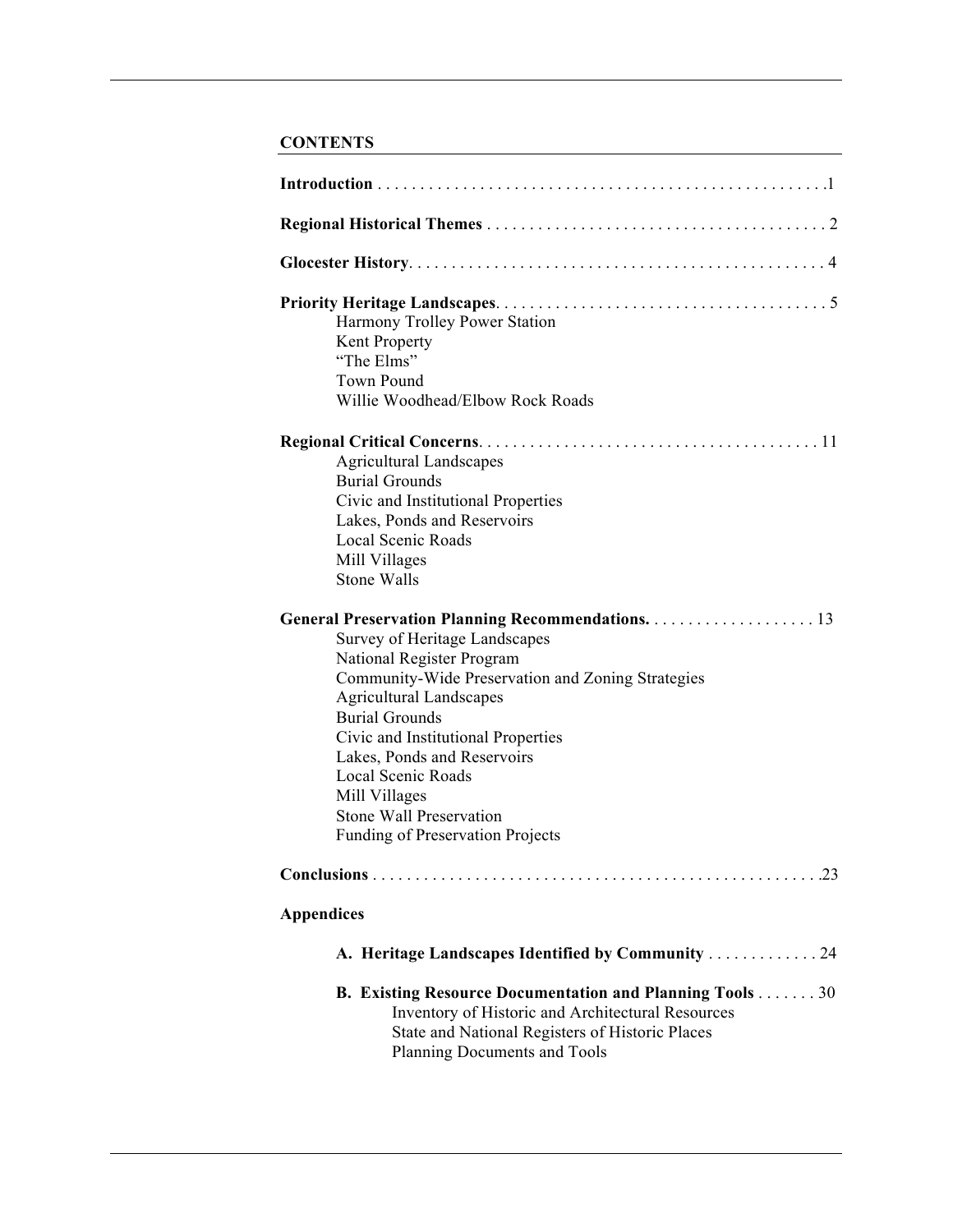## **INTRODUCTION**

The Blackstone River Valley National Heritage Corridor includes 24 communities in Rhode Island and Massachusetts that are linked by a common geography and by historical events that helped to shape the Industrial Revolution, which is central to America's economic, social and political development. Five Rhode Island communities – Burrillville, Glocester, Lincoln, North Smithfield and Smithfield – have joined together to participate in a study of their shared legacy, a rich cultural heritage that represents the dynamic interaction between nature and culture.

Heritage landscapes are special places created by human interaction with the natural environment that help define the character of a community and reflect its past. They are dynamic and evolving; they reflect the region's history and provide a sense of place; they include the natural ecology that influenced land use patterns; and they often have scenic qualities. These landscapes are central to each community's character, yet heritage landscapes are vulnerable and ever changing. For this reason it is important to take the first steps towards their preservation by identifying those landscapes that are particularly valued by each community – a favorite local farm, a distinctive mill village, a unique Native American site or an important river corridor. The program is funded by the Rhode Island Historical Preservation and Heritage Commission (RIHPHC) and the Blackstone River Valley National Heritage Corridor Commission (BRVNHCC).

The primary goal of the program is to help communities identify a wide range of landscape resources, particularly those that are significant and unprotected. The focus is on connecting landscapes to show how they are part of the larger heritage landscape that is the defining character of a community. Another important goal of the program is to provide communities with strategies for preserving heritage landscapes.

The methodology for Heritage Landscape Inventory programs was developed in Massachusetts and is outlined in the Massachusetts Department of Conservation and Recreation's publication *Reading the Land*. This methodology, which was used to study Blackstone River Valley communities in Massachusetts in 2007, has provided a baseline for the HLI program in Rhode Island. In each community the town planner served as the Local Project Coordinator (LPC) to assist the RIHPHC-BRVNHCC consulting team. The LPC organized a heritage landscape identification meeting at which interested residents and town officials offered input by identifying heritage landscapes. This meeting was followed by a fieldwork session including the consulting team and the LPC, often accompanied by other community members. This group visited the priority landscapes identified in the meeting and gathered information about the community. The final product is this Reconnaissance Report, prepared for each participating community.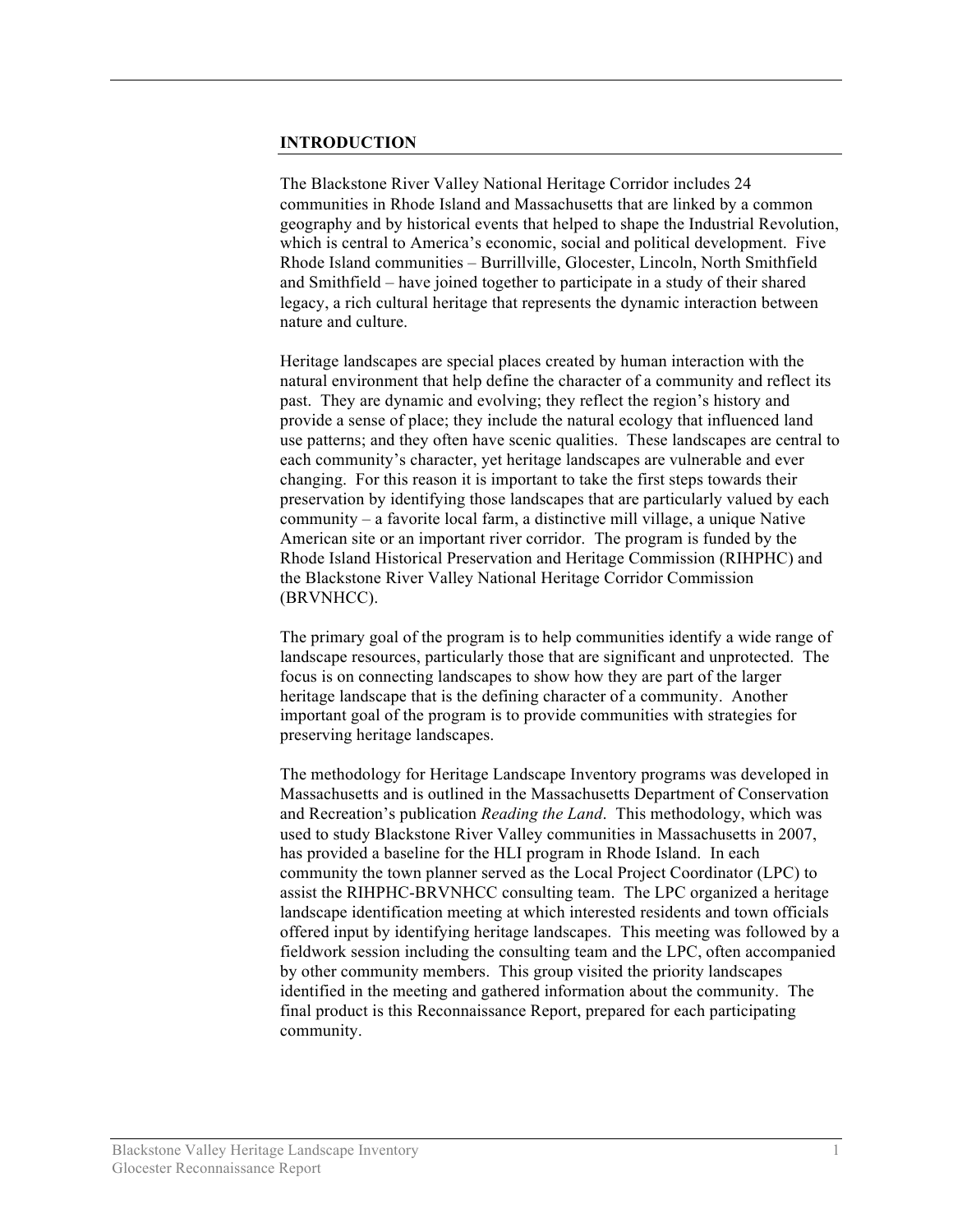#### **REGIONAL HISTORICAL THEMES**

Each of the five communities participating in the program is unique, yet there are strong connections in their historic patterns of development – the ways in which the land was used and in which that history emerges today.

Rhode Island's Blackstone Valley is located in the northern part of the state and comprises cities like Providence and Pawtucket as well as small towns. The rich natural resources of this region attracted and supported Native Americans for thousands of years. Narragansetts, Nipmucks and Wampanoags moved through the area fishing along the rivers, hunting in the uplands, and establishing settlements where they cultivated crops and left behind burial and ceremonial sites.

Although this region was considered part of the Providence Plantation established in 1636, it was not until the late 1660s and early 1670s, just before the King Philip's War, that Europeans began to establish themselves in the Blackstone Valley. Early farms were supported by grist and saw mills on the many rivers that flowed through these communities. In 1731 the study area (Burrillville, Glocester, Lincoln, North Smithfield and Smithfield) separated from the town of Providence to become Smithfield and Glocester.

The water power at the early mill sites was a key factor in the shift of the region's solely agrarian economy to a new base of textile mills and agriculture. This began with the 1793 Slater Mill in Pawtucket and was quickly followed by many small mill villages, which were the nuclei of development throughout the  $19<sup>th</sup>$  and into the  $20<sup>th</sup>$  century. The rise in the textile industry led to expansion of the agrarian economy to sustain the mill villages.

Transportation patterns connecting the villages and their mills were important to the growth of the region. Several main routes followed old Indian trails and eventually were supplemented by the first turnpikes. The Blackstone Canal was constructed in 1824-1828 roughly paralleling the Blackstone River, and serviced the mills and villages in the valley.

Most of the towns flourished during the  $19<sup>th</sup>$  century, with a wider variety of industrial activities taking place – initially small-scale mills but by mid century larger mill complexes, most of which took advantage of the water power provided by the extensive network of rivers and streams. It was during this era that the present day village centers, which remain focal points in all five communities, emerged. Many of the communities developed their social infrastructure in the  $19<sup>th</sup>$  century – schools, granges, churches, burial grounds.

The early twentieth century brought better transportation systems – improved roads for the new travel modes of automobiles as well as trolleys – and new recreational use of the region's many lakes. However, at the same time came the decline of industrial activity in the Northeast, hence the reduction in use of the many large mill structures.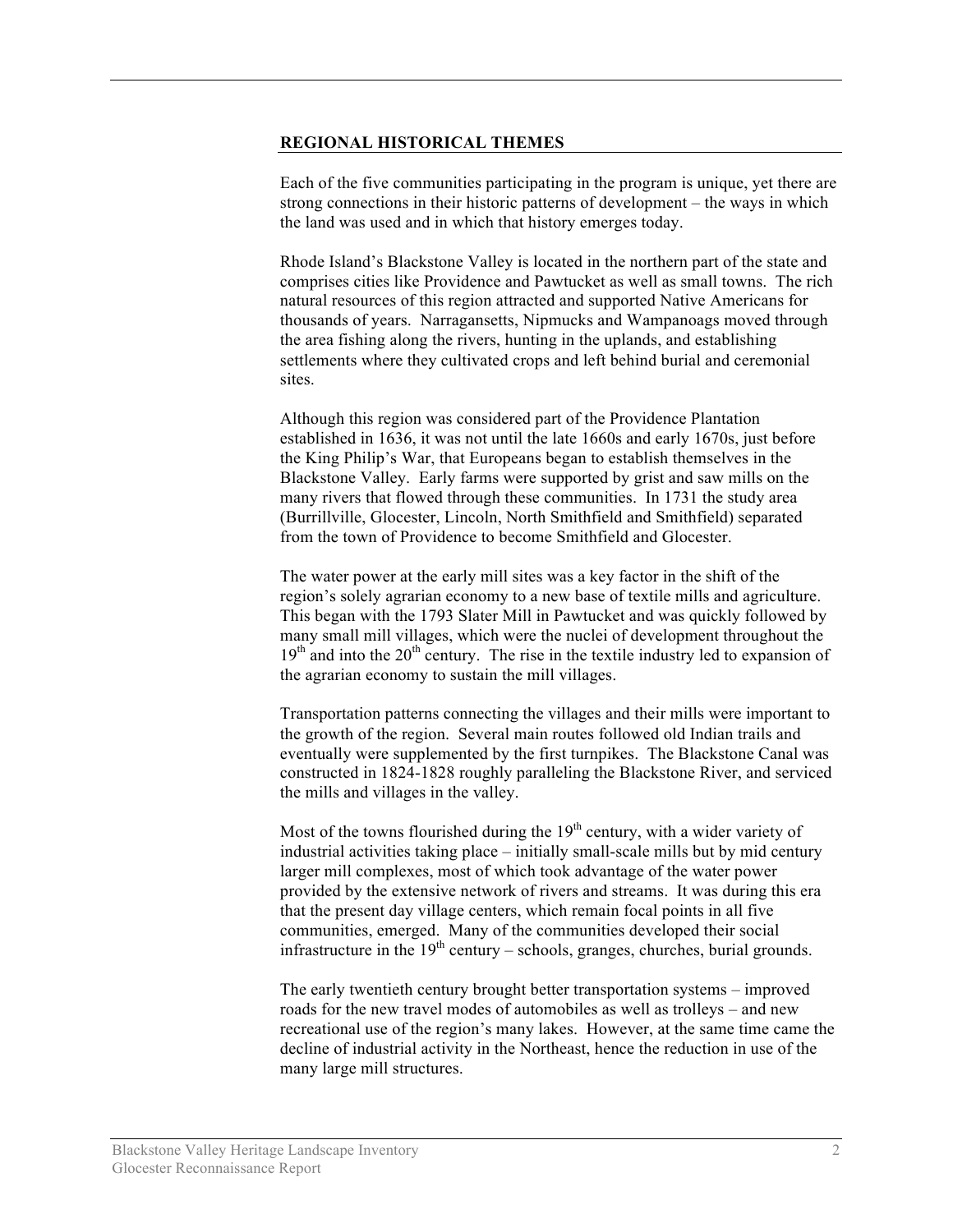The second part of the  $20<sup>th</sup>$  century brought further improvements to the transportation system and new patterns of suburban development. The decline of industrial activity continued except in a few instances where modern companies such as Tupperware reused factory buildings. Other businesses that have helped to sustain the regional economy include institutions, corporate headquarters, and local commerce necessary in all communities. Today, many of the region's residents commute to Providence.



Blackstone River Participating Communities Other Rhode Island Communities in Blackstone Valley

# **BLACKSTONE VALLEY HERITAGE LANDSCAPE INVENTORY**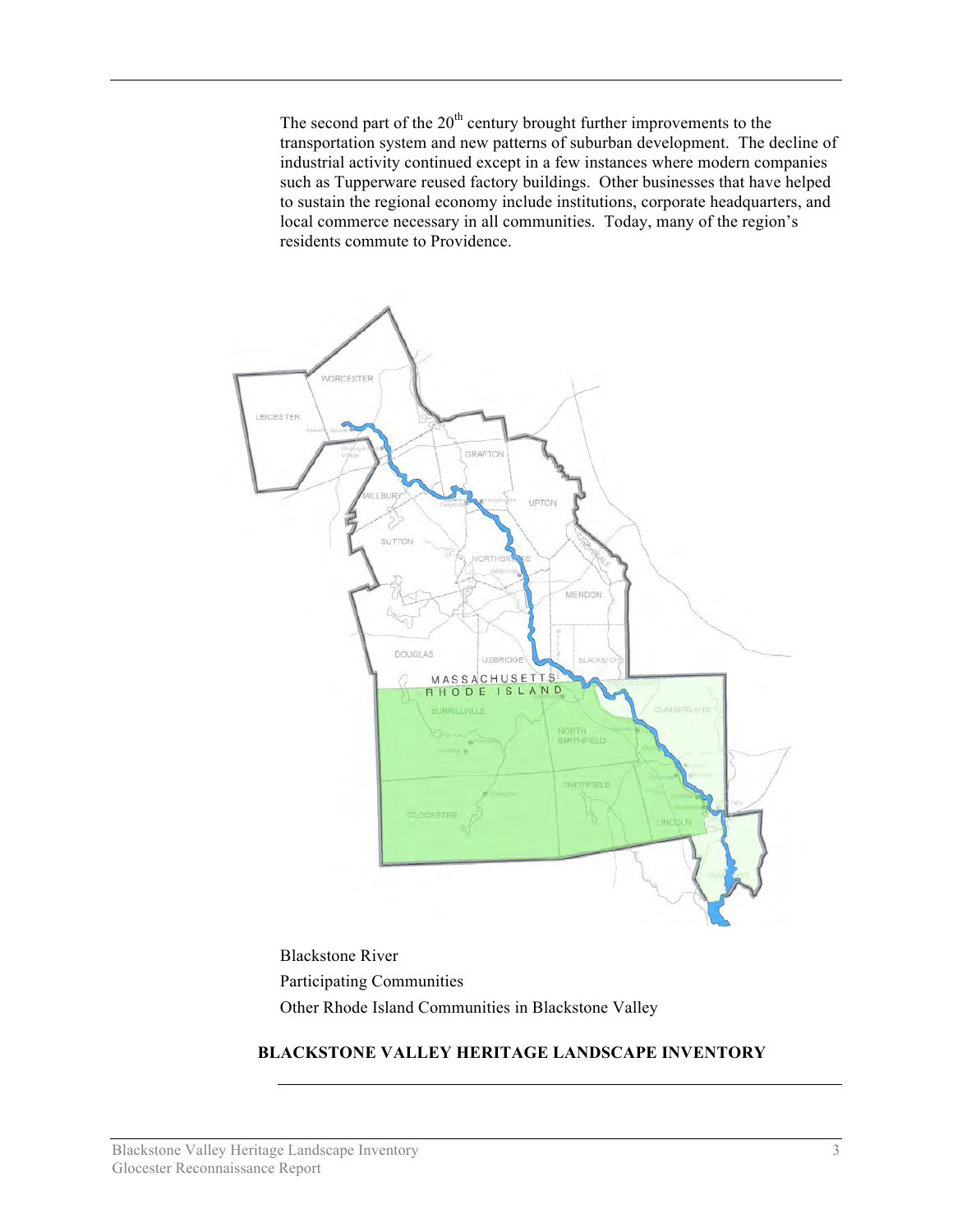#### **GLOCESTER HISTORY**

Although Native Americans, especially the Nipmuck and Narragansett tribes, occupied the Glocester area for thousands of years, there are few confirmed sites. The area's many rivers, ponds and swamps were fertile ground for fishing, hunting, gathering and possibly some agriculture.

This region was part of the Providence Plantations established in 1636, although the colonists' claim on these western lands was not established until King Philip's War in 1675-1676. Early European settlers began to arrive in presentday Glocester in 1706. Agriculture was the dominant land use through the  $18<sup>th</sup>$ century with a scattered rural population. Glocester was established as a town in 1731, and originally included all of Burrillville as well (which became independent from Glocester in 1806). Early roads, many with east-west orientation, were laid out around the time the town was established, including Putnam Pike and Snake Hill Road. The West Glocester Turnpike, laid out in 1794, was the first commercial turnpike in New England.

Small-scale industries began in the  $18<sup>th</sup>$  century, including sawmills, early paper manufacturing and a grist mill by mid-century, followed by ironworks. Glocester prospered and grew rapidly towards the end of the  $18<sup>th</sup>$  century, with improved road access and villages at Chepachet and Harmony by the early 19<sup>th</sup> century and smaller villages at Clarkville and Spring Grove. By the mid-1800s, the economy embraced both agriculture and a range of industries, including charcoal making and lumbering. By the end of the century, agriculture had declined while manufacturing gained in prominence. Many important civic buildings such as schools, taverns and churches, were built in the early  $19<sup>th</sup>$  century.

A unique aspect of Glocester's history was the Dorr War, fought at Acote's Hill just south of Chepachet in 1842. The supporters of Thomas Dorr, the leader of a movement for more liberal suffrage, took over Chepachet. The group was soon challenged by the state militia who reclaimed the hill, now Acote's Cemetery.

By late  $19<sup>th</sup>$ century, the town's infrastructure was established and the population was in decline. Chepachet, both a commercial and manufacturing center, remained a thriving village, although some of its mills were destroyed by fire in 1898. The town's population dropped in the second half of the  $19<sup>th</sup>$  century to 1,462 in 1900, with residents concentrated in the villages along the rivers.

The town was by-passed by railroads, except for an electric streetcar established by the early  $20<sup>th</sup>$  century. Recreational visitors came to enjoy the town's many water bodies, where small cottage communities developed. Suburban development began just before World War II and has intensified since the 1960s, particularly in the eastern part of town, which is closest to Providence.

The population in 2000 was 9,948. Chepachet, the town's largest village, is the focal point of the community and central to Glocester's cultural heritage. There are also large areas of undeveloped land in the western part of the town, many owned by the Rhode Island DEM or the Glocester Land Trust.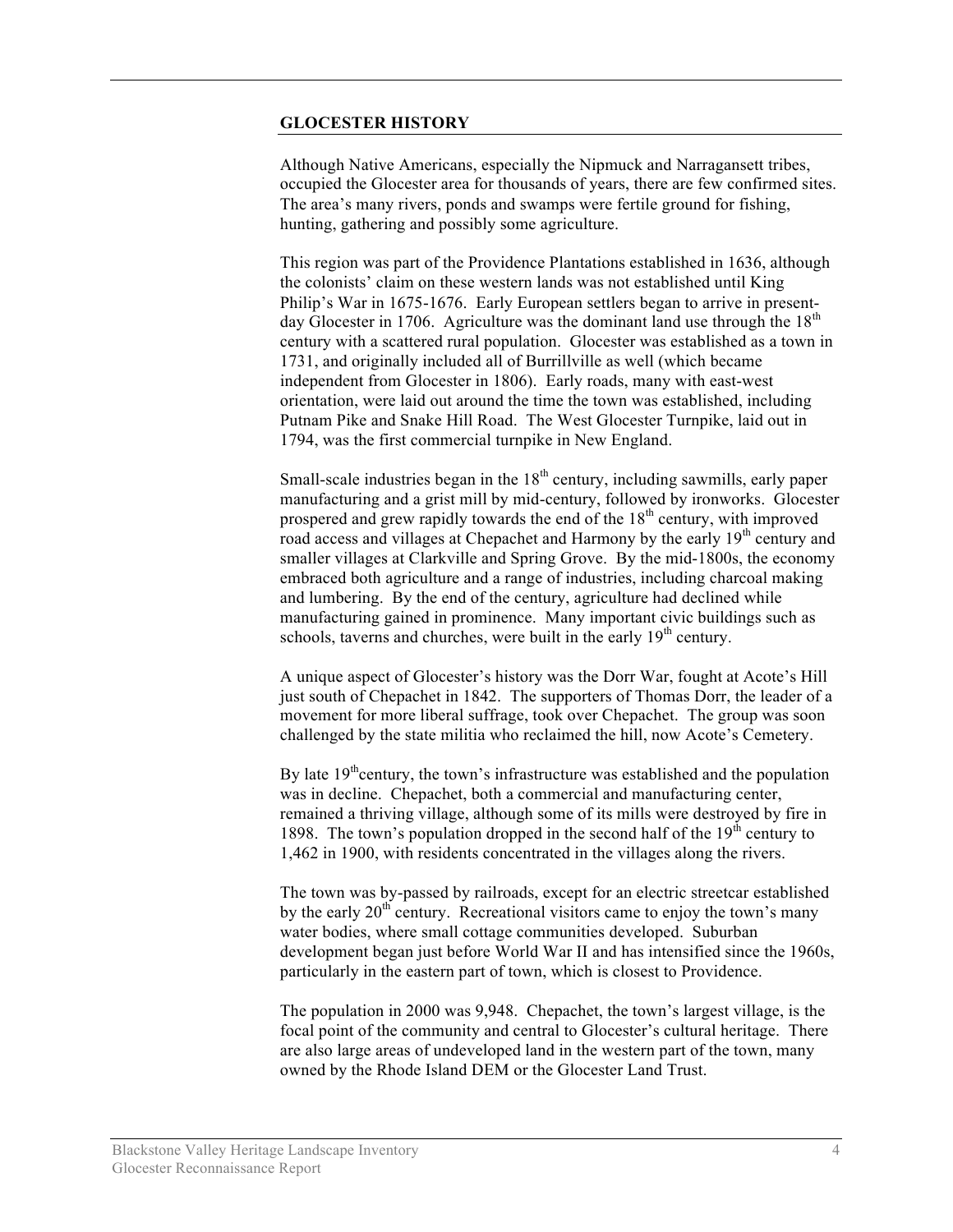#### **PRIORITY HERITAGE LANDSCAPES**

Glocester's Heritage Landscape Identification meeting was held on May 26, 2010. During the meeting residents compiled a lengthy list of the town's heritage landscapes, which is included in Appendix A. Attendees were then asked to articulate the value of each landscape and the issues relating to its preservation. Based on the information gathered, community members identified a group of priority landscapes to be visited by the consulting team during the fieldwork. Each of the priority landscapes is highly valued, contributes to community character and is not permanently protected or preserved.

These landscapes, which are listed alphabetically, represent a range of scales and types of resources. Several include areas that have multiple layers. For example Chepachet village, which is considered a heritage landscape, may also include specific features such as the Kent property that are individually recognized as heritage landscapes. Such layering shows the complexity and interdependence that are characteristic of most heritage landscapes. The descriptions and recommendations included here are an initial step in identifying resources valued by the community and suggesting action strategies.

## **Harmony Trolley Power Station**

The Harmony power station for the trolley that ran along Snake Hill Road is one of the few remaining features of this early transportation system that was central to the development of Glocester in the early  $20<sup>th</sup>$  century. The power station is a tall, single-story, square brick building, with three inset arches on each elevation except where a large modern overhead garage door has been inserted on the east side. Brick pilasters articulate the corners as well as the three bays on the façade where the central arch is slightly taller than the flanking arches. The building is in poor condition, with plywood attached to the upper portion of the side facing the road to prevent bricks from falling off the building. It is currently used as a body shop for automobile repair.



*Harmony Trolley Power Station*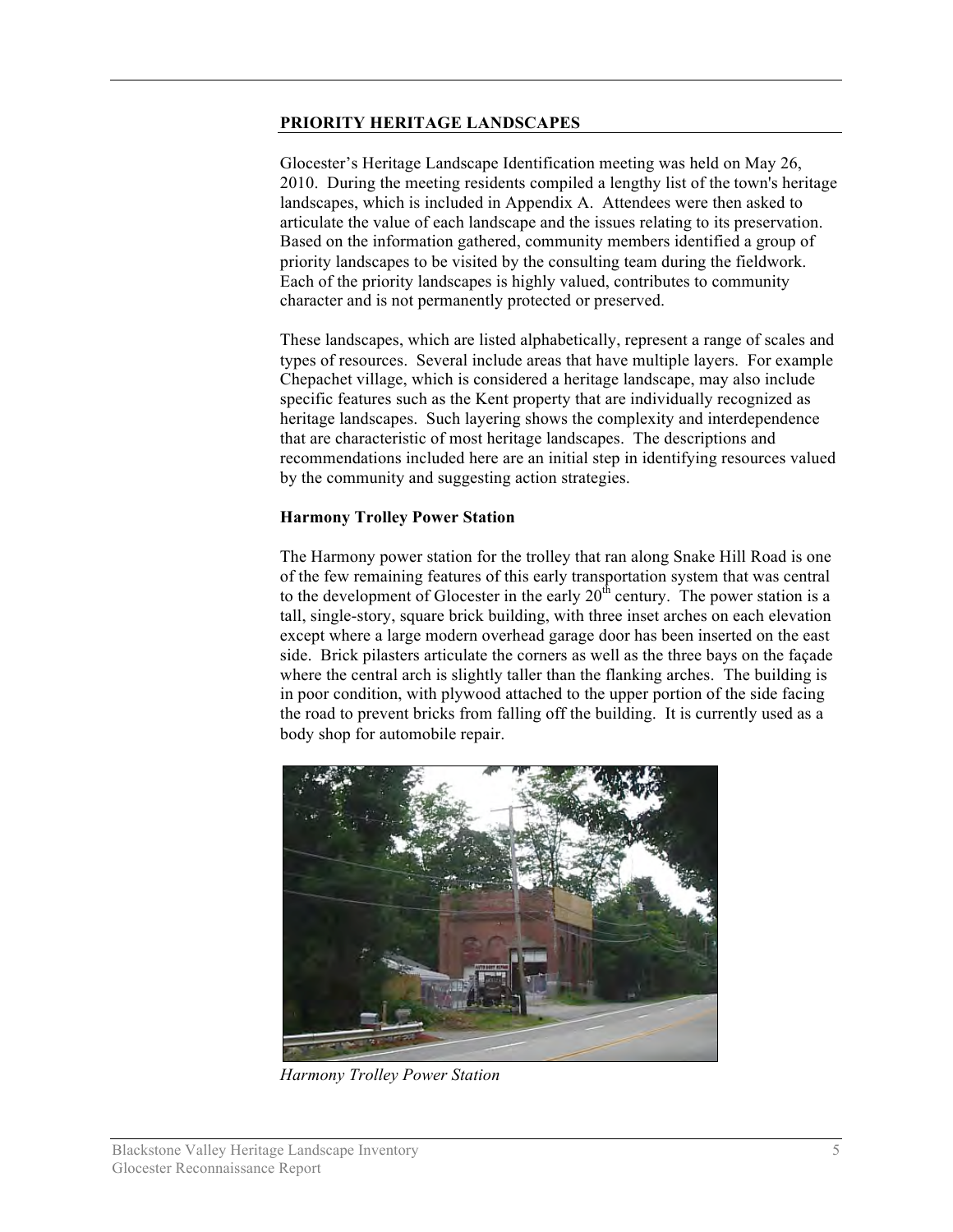- Document the power station, which is a surviving remnant of the town's early transportation system that is deteriorating rapidly. It was not included in the 1980 inventory of historic resources and should be carefully photographed to provide a record in case it does not survive.
- Request National Register eligibility opinion. If National Register eligible, inform owner of Federal Historic Preservation Tax Credit benefits.
- Use documentation to inform residents of building's history and to discuss building's future with property owner.

# **Kent Property**

The Kent Property (ca. 1850) at 15 Dorr Drive is located in the center of Chepachet just south of town hall. It was historically known as the Ziba Slocum house and is a 1½ story, cross-gabled, early-Victorian house on a roughly fiveacre site with carriage house, barn with second floor apartment, garage, wellhouse, corn crib and generator house. The property was once well landscaped but has become overgrown in recent years. It has open fields behind, as well as two small spring-fed ponds. This handsome property is currently unoccupied, in poor condition and has been for sale for over a year. It is in the Chepachet Village Historic District, a National Register and Local Historic District, therefore it is subject to local historic district zoning. The property has great potential but may be difficult to use within the constraints of current zoning which is residential with a single family dwelling on a minimum sized two-acre lot.



*Kent Property on Dorr Road*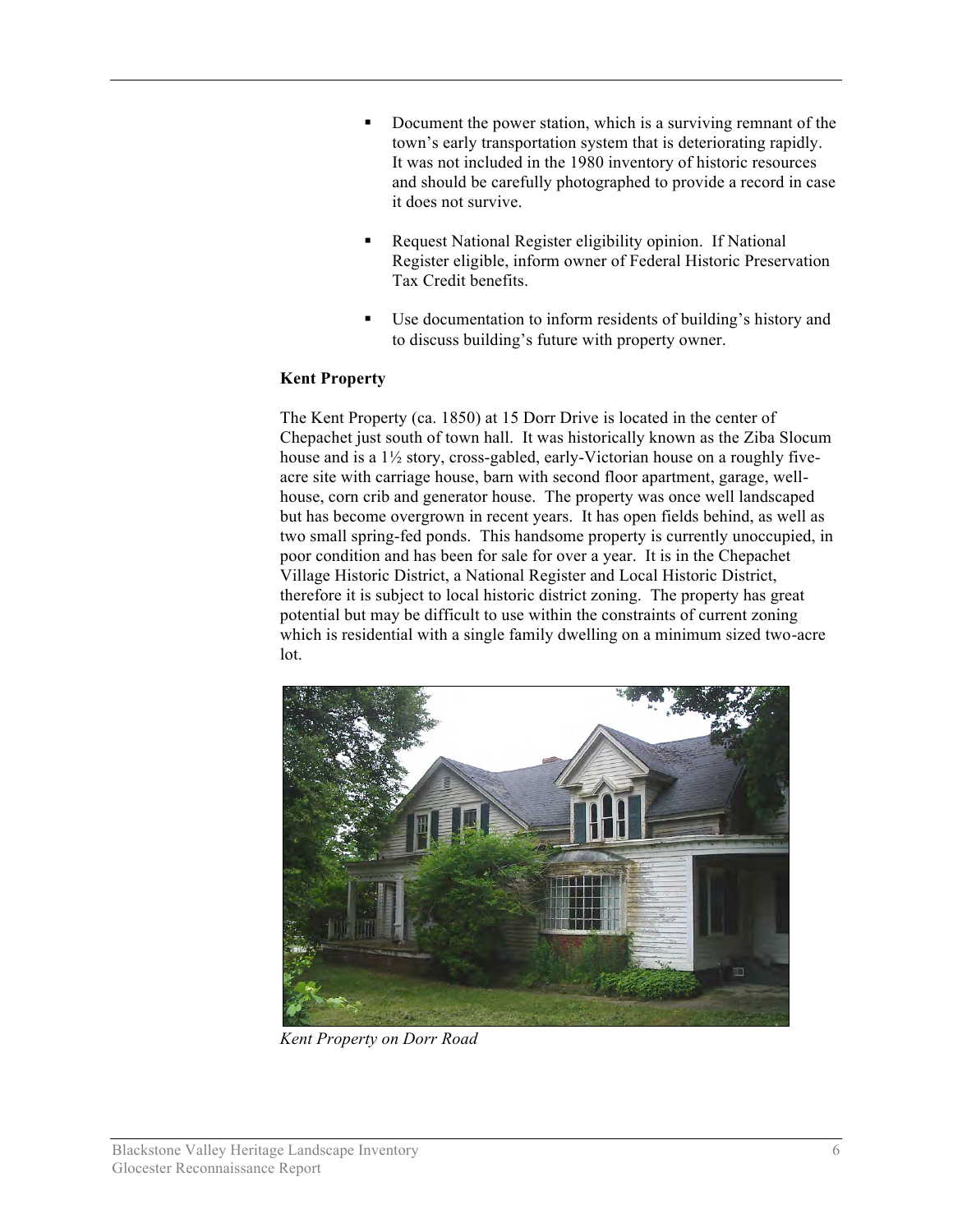Solutions include:

- Identify possible special permit uses of property within current zoning, such as home occupation, accessory dwelling unit, bed and breakfast, or small private school that may enhance marketing.
- Explore use of tax credits to finance restoration and rehabilitation. If property remains a residence, the state's Historic Homeowner's Tax Credit could offset the cost of exterior restoration. The Federal Historic Preservation Tax Credit applies to income-producing properties.

## **"The Elms"**

This highly visible property, which is also known as the Evans Farmstead, is located on a 4.8-acre triangle of land at the junction of Money Hill Road and Victory Highway. Also known as Johnson's Farm, the property comprises a 2½ story five-bay, Federal dwelling, a long vertical board barn at the rear of the property and four small ca. 1930s tourist cabins set along Victory Highway. The five-bay façade has a central recessed entry with flanking sidelights and a transom light. An open piazza spans the facade. The property was for sale in June 2010. The house has been used as a bed and breakfast and the large barn for an antiques store.

Like the Kent property, "The Elms" is in the Chepachet Village Historic District and is subject to local historic district zoning. It is also listed in the National Register of Historic Places as part of the Chepachet Village Historic District. It is an unusual property that may be difficult to use within the constraints of current zoning, which is residential use with minimum lot size of two acres while surrounding property is zoned neighborhood commercial with minimum lot size of one-half acre.



*"The Elms"*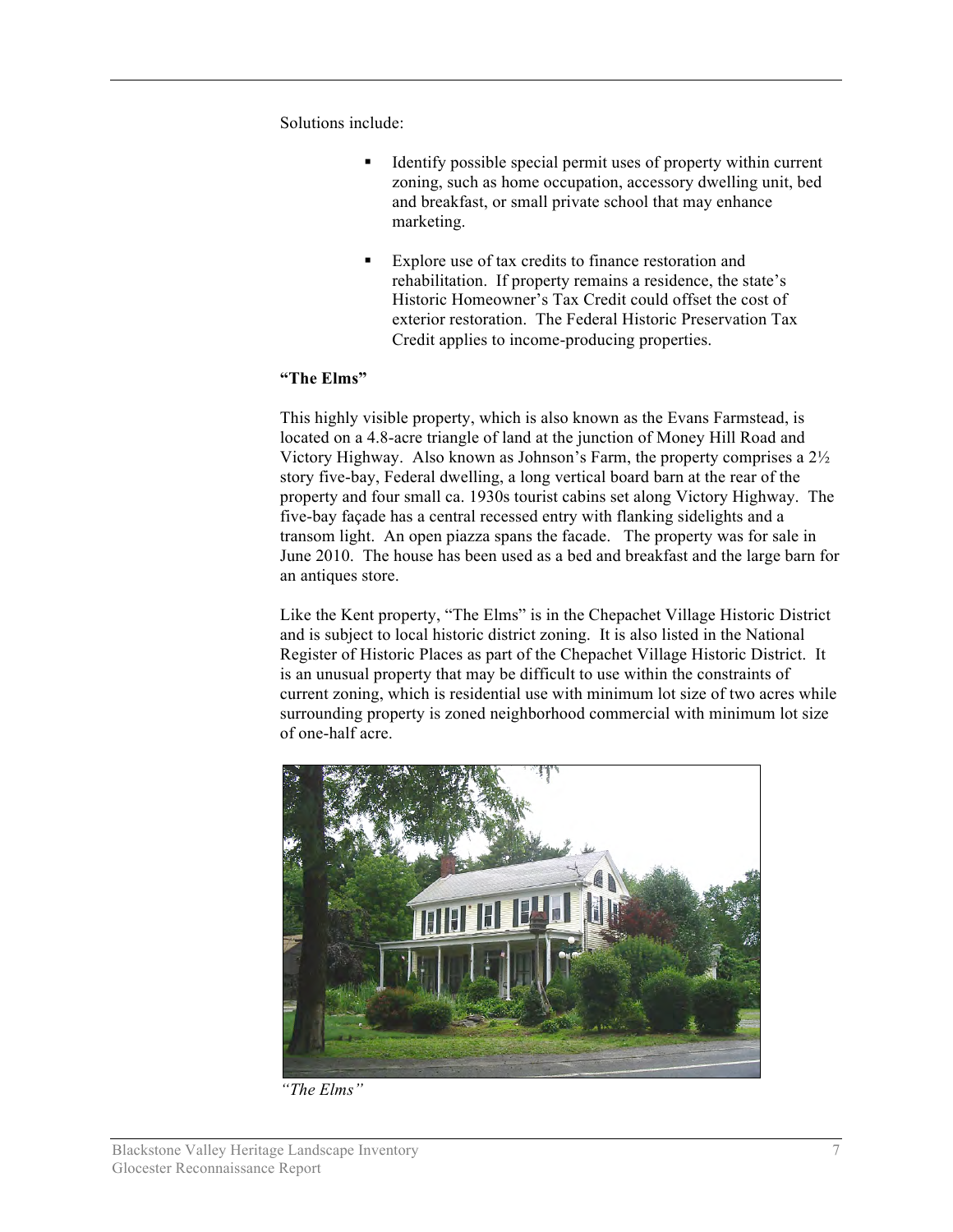Solutions include:

- Identify special permit uses of property such as home occupation and accessory dwelling unit that may enhance marketing. Check permitting to see which uses are allowed based on previous usehistory.
- Explore use of tax credits to finance restoration and rehabilitation. If property remains a residence, the state's Historic Homeowner's Tax Credit could offset the cost of exterior restoration activities. The Federal Historic Preservation Tax Credit applies to income-producing properties.

## **Town Pound**

The town pound, located at the corner of Pound Road and Chopmist Hill Road, was built in 1749 to house stray livestock until their owners could claim them. It is one of the oldest extant cultural resources of Glocester. The pound is roughly 50' square and consists of a dry-laid fieldstone wall about 6' tall, capped with flat stones, and an iron gate at the entry, which is on Chopmist Hill Road. This is one of the oldest and best-preserved town pounds in Rhode Island. It is town-owned and is listed in the National Register.

Town residents articulated the importance of the pound to the community and expressed concerns about maintenance – the gate needs to be fixed and the site is overgrown. Residents also believe that because of its location, the pound is vulnerable to traffic accidents.

> Identify one or more stewards to be responsible for periodic inspection and minor maintenance, such as clearing out invasive vegetation. The steward(s) could also serve as advocates to raise awareness about the pound and help to raise funds when larger repairs are needed. This could be done by a non-profit group such as the Glocester Heritage Society, another community group or an individual. It also could be a project for a youth group such as the Boy Scouts.

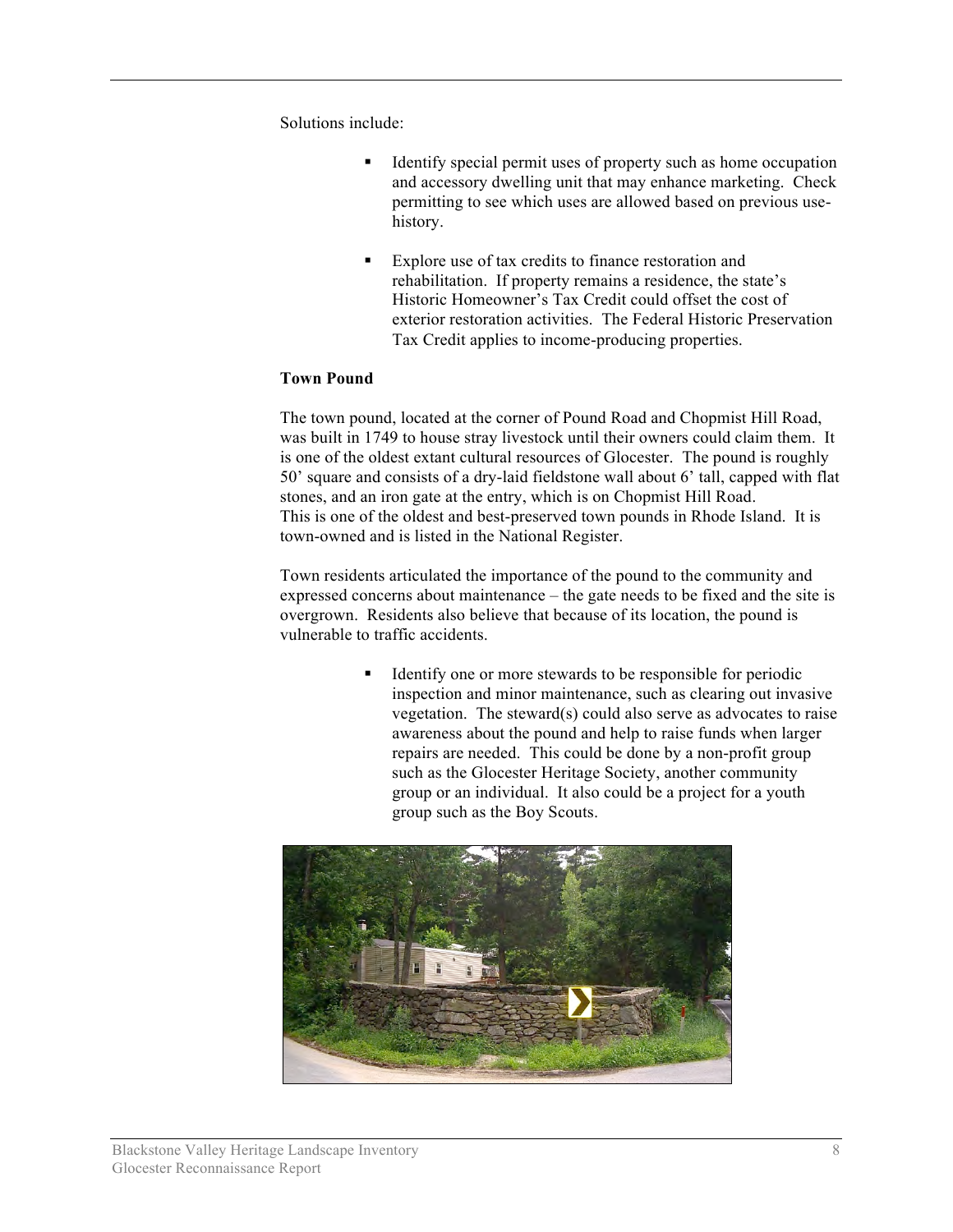## *Town Pound*  **Willie Woodhead/Elbow Rock Roads**

Glocester residents value their rural road system, which is a major way that they experience the character of the community. Willie Woodhead Road, located in the western part of town, is one of the most rural of the town's roads, unpaved for most of its two and a half mile length, with much of it traveling through the wooded Durfee Hill Management Area where part of the road is not open to cars. The northern part of Elbow Rock Road, which runs through the eastern part of the Durfee Hill Management Area, is similar in character. The southern part of Elbow Rock Road, reported to follow the alignment of an old Native American trail, continues southeast through a rural residential area. All terrain vehicles use these roads extensively and stone walls in the area are disappearing.

The town has responsibility to maintain the roads and provide access to abutters. Residents are concerned that as rural areas of Glocester become more developed the town will be forced to upgrade the roads, transforming them from scenic rural roads to suburban roads.



*Rural roads are highly valued by town residents*

- Complete an inventory with descriptions and photo documentation of rural roads in Glocester, including the character-defining features that should be retained.
- **Preserve roads as scenic by identifying key features and adopting** ordinances or standards for road improvements that preserve character.
- Consider a scenic overlay district that may provide a no-disturb buffer on private property bordering on scenic roads or adopt flexible zoning standards to protect certain views.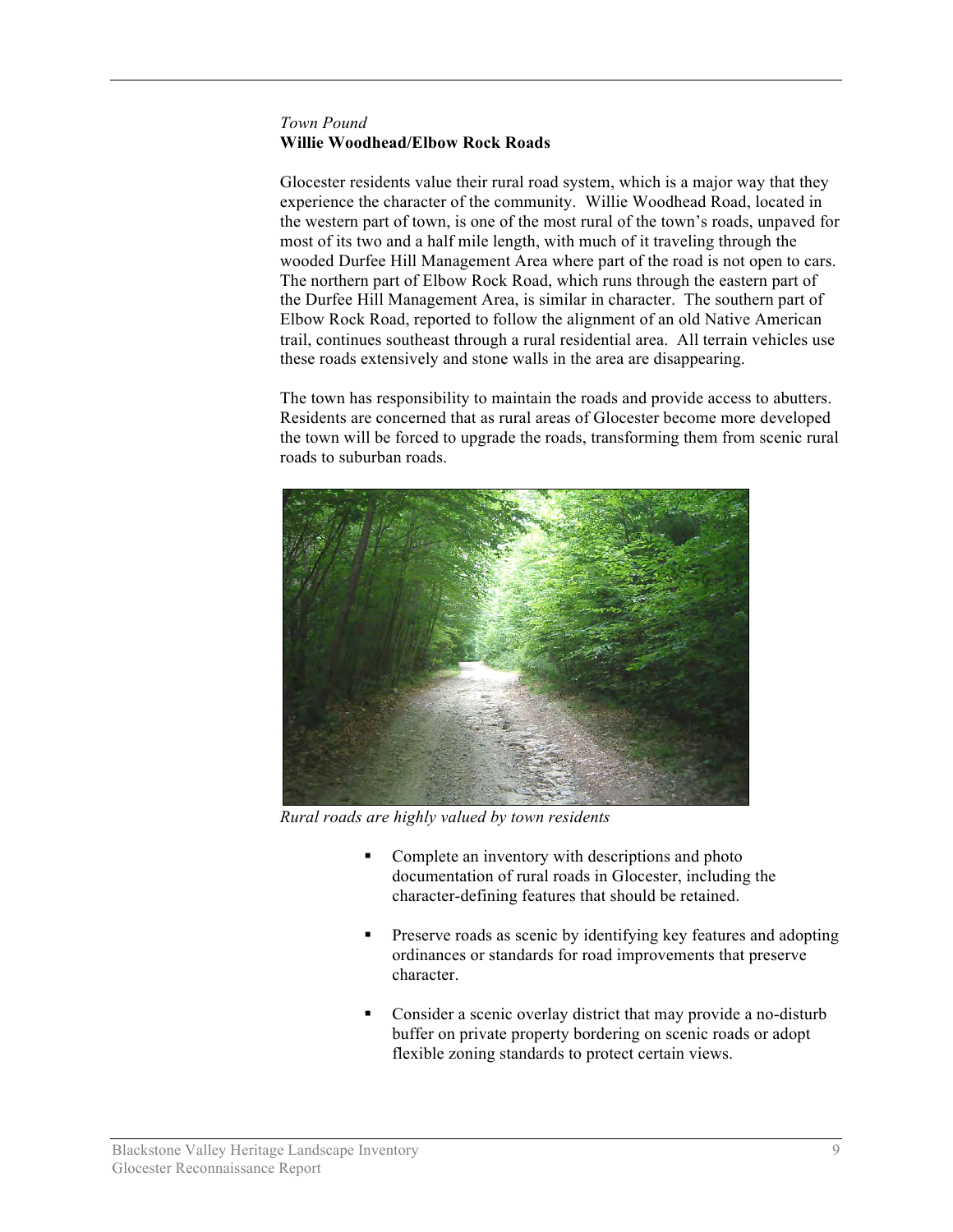

Note: Priority landscapes are shown in red

## **GLOCESTER'S PRIORITY LANDSCAPES BLACKSTONE VALLEY HERITAGE LANDSCAPE INVENTORY**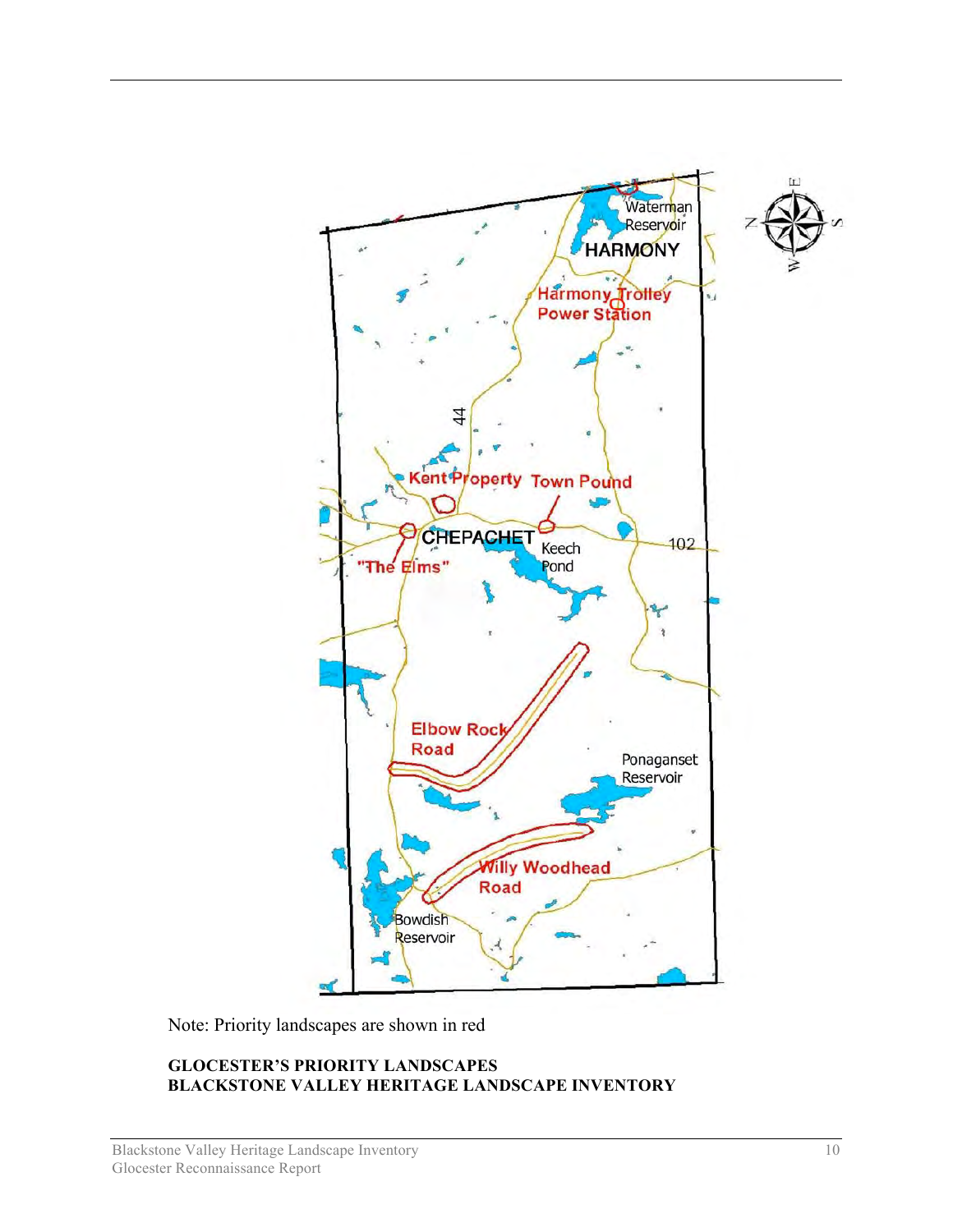#### **REGIONAL CRITICAL CONCERNS**

In addition to the five specific landscapes identified as priority landscapes, which are described in the preceding section, Glocester residents identified 70 landscapes overall, many of which reflect issues that are common to all five communities participating in the Heritage Landscape Inventory. The full list of landscapes that were identified for Glocester is in Appendix A, but the regional issues that they represent are summarized below.

## **Agricultural Landscapes**

Farmers are the stewards of agricultural landscapes that represent important scenic resources, provide fresh, locally grown food and other products to the community and convey the agrarian lifestyle of days past. Loss of active farming and development of agricultural property were concerns of residents who attended meetings in each of the study area's five towns. Glocester identified 17 agricultural landscapes, including the Farnum Road area, which is one of the most scenic areas in town and has several properties that are eligible for the National Register.

Preservation of agricultural land is best addressed comprehensively by establishing priorities. Priorities will depend on the physical attributes of each farm; its economic viability; the wishes of the owner; and the importance of the farm to the community. In part those were the questions asked during the landscape identification meeting in each community.

## **Burial Grounds**

Each town in the study area has a large number of burial grounds, which are identified on a statewide list. According to the Rhode Island Cemetery database, there are 149 documented historical cemeteries in Glocester, with a total of 160 thought to exist. Some of these were identified at the meeting as critical because they are not known, not accessible and threatened by lack of maintenance or development. Many of these are small family burial grounds, which are seriously overgrown and have damaged or missing monuments.

## **Civic and Institutional Properties**

Many historic buildings, such as schools, churches and granges, have outlived their primary or original function yet they are important as part of the historical record and often an important aspect of the visual and ephemeral character of the rural countryside or of a village center. Unless they have a valid present use, funds are typically not available to preserve them. Glocester identified 13 properties in this category including schools, churches, grange halls, a Masonic lodge, a camp and the town pound, which was identified as a priority landscape.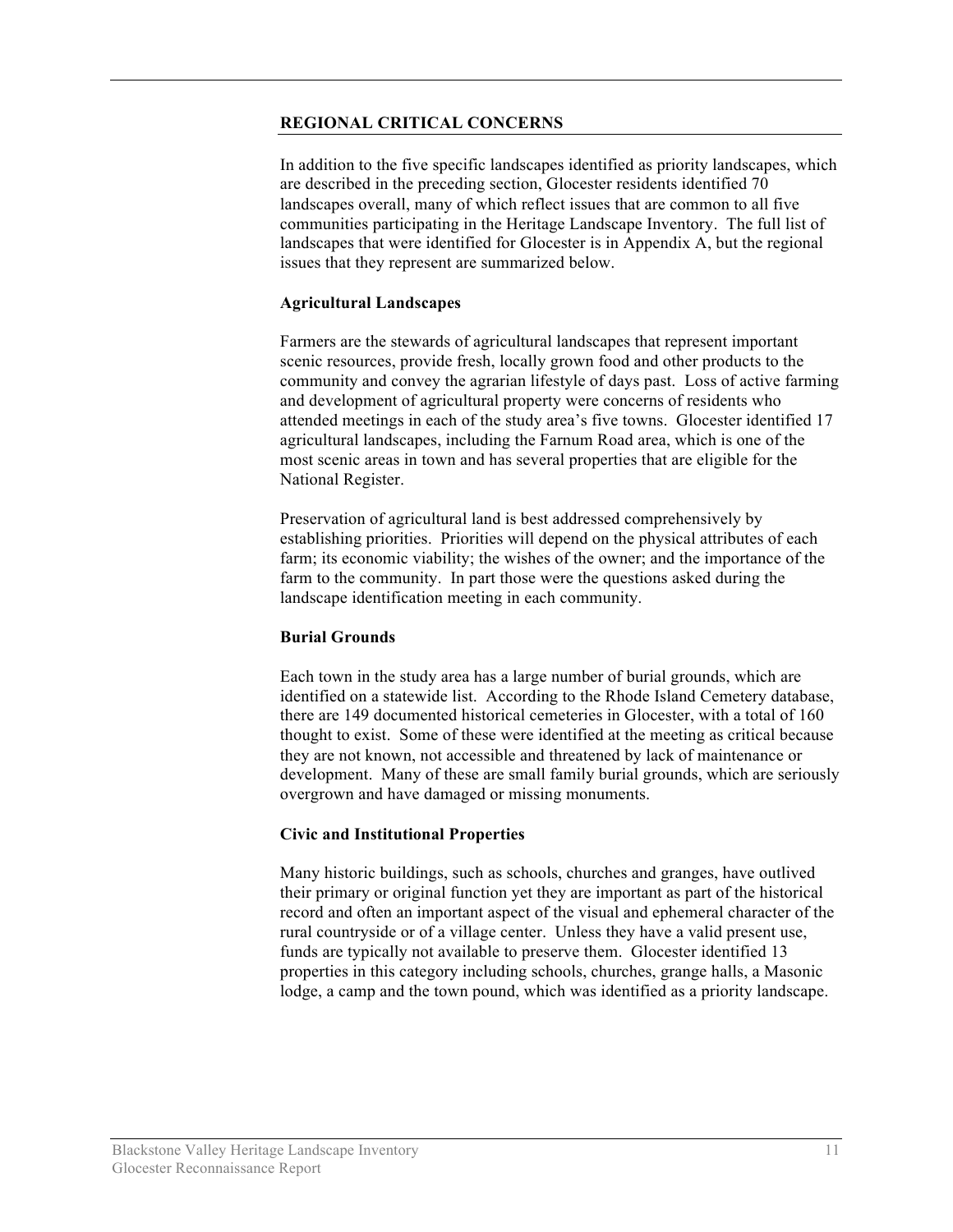#### **Lakes, Ponds and Reservoirs**

In each community of the study area, bodies of water such as lakes, ponds and reservoirs, present challenges to nearby residents and to the town. Most lakes and ponds have a distinct historical background connected with early mills and recreational activities. Many reservoirs were dug to provide drinking water. They are part of the background story and important to the quality of life today. Challenges are effects of present-day uses, which are more intense than in the past and, in many cases, are impacting water quality. Invasive species tend to thrive when there are high levels of nitrates in the water, often caused by lawn and farm fertilizers. Glocester identified three resources in this category.

## **Local Scenic Roads**

One of the many ways that Glocester residents see and enjoy their town is traveling along the public roads, many of which retain their historic alignment, narrow road width and scenic views over open fields. Stone walls line some of Glocester's rural roads and delineate the boundaries of former agricultural fields. Qualities that make a road scenic are stone walls, mature trees, few curb cuts and views across fields. Threats are road widening, loss of trees and stone walls, and many new curb cuts.

## **Mill Villages**

Mill villages along the rivers enrich the landscape, but pose challenging issues, particularly when they include large mill structures which are underused or no longer occupied. Small mill structures are easier to adapt to new uses while large mill structures tend to face more difficult issues such as contamination, complex ownership structure, as well as utility and infrastructure voids that are problematic. In addition the dams associated with mills, many of which are privately owned but publicly regulated, can be costly to maintain and rebuild.

#### **Stone Walls**

Stone walls line roadways and cut across fields and woods marking property lines or outlining former pasture land, wood lots or other rural special places. They tend to have specific regional characteristics and contribute to the scenic and historic character of each and every community. In this northern region of Rhode Island stone walls are single and double width, of varying heights and are made of various sizes of rounded irregular fieldstones rather than flat fieldstones common to coastal regions in Rhode Island.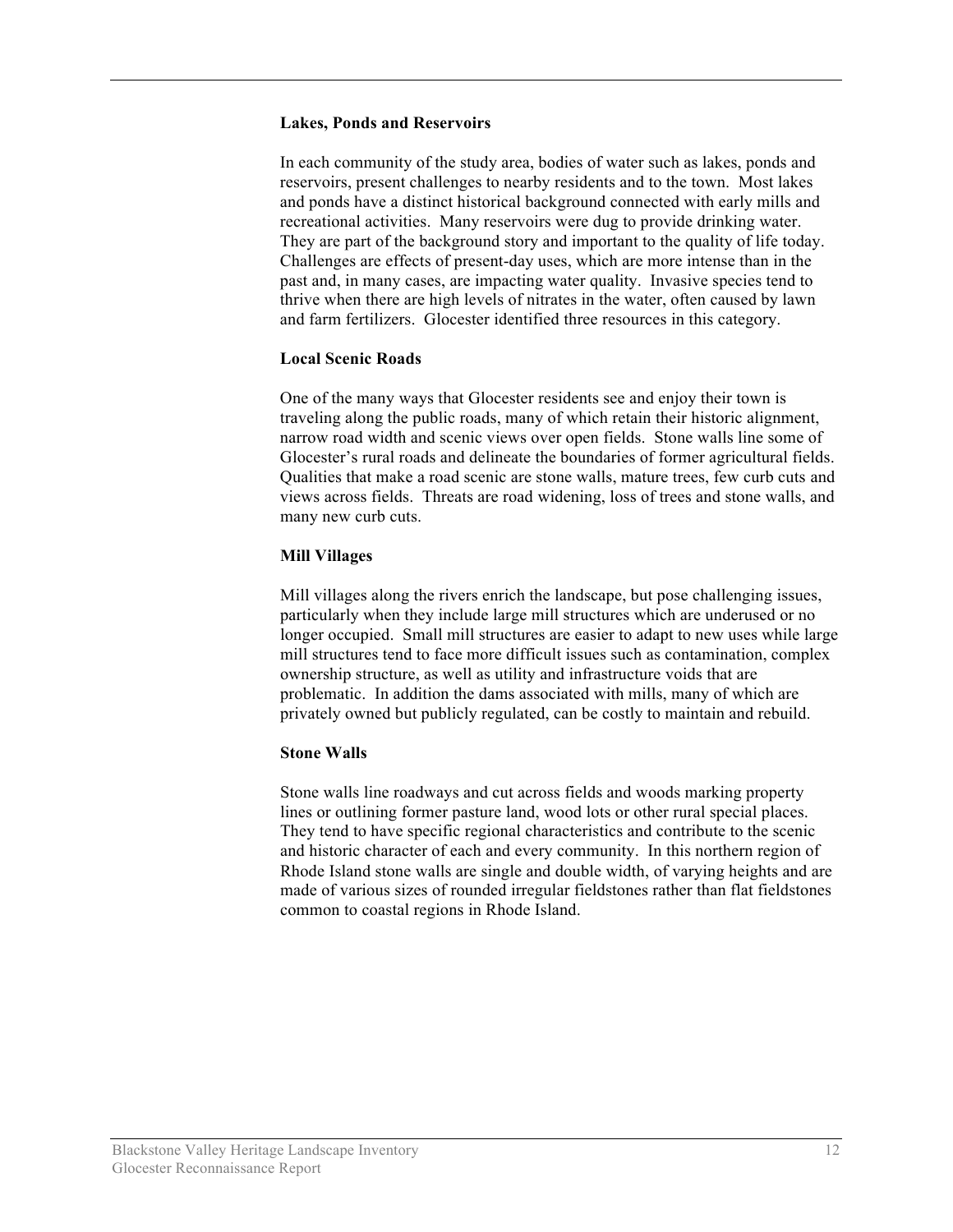#### **GENERAL PRESERVATION PLANNING RECOMMENDATIONS**

Recommendations pertaining directly to the priority heritage landscapes can be found in the section that describes the specific landscape. This section of the Reconnaissance Report offers more general recommendations relevant to preserving the character of the community that are applicable to a wide range of community resources and that cover some of the "Regional Critical Concerns" discussed in the preceding section.

Glocester's residents place high value on the community's strong sense of place, which is created by its varied natural features and land use patterns that made use of the fertile land as well as the rivers and streams for water power.

The town is looking beyond the obvious resources to the more subtle values of landscapes, streetscapes, rural roads, mill village neighborhoods and other natural and cultural assets that define the overall fabric of the community. Like most municipalities, Glocester is facing multiple pressures for change that threaten land-based uses and natural resources, especially its remaining farms and mill villages. Special places within the community that were once taken for granted are now more vulnerable than ever to change.

Preservation planning is a three-step process: **identification, evaluation** and **protection**. It also is essential to form partnerships as no one entity and no single strategy is sufficient in effecting comprehensive preservation planning. In Rhode Island the RIHPHC (www.preservation.ri.gov/), the BRVNHCC (www.nps.gov/blac/), Preserve Rhode Island (http://preserveri.org/) and Grow Smart Rhode Island (www.growsmartri.org) all are significant partners in preservation that can provide education, planning strategies and technical assistance for preservation activities.

Rhode Island's mandatory comprehensive planning – resulting in Comprehensive Plans that must be updated every five years – recognizes the importance of natural and historical resources which are discussed in their own section in the plans. Heritage landscapes have been addressed by some plans and less so by others; however, now is the time to incorporate them into the Comprehensive Plan. The inclusion will enhance the overall planning for these rich cultural aspects of each community.

Traditionally preservation planning has involved a limited set of strategies that target specific types of historic resources. However, a more comprehensive approach has been gaining recognition, leading preservation planners to better understand the way in which planning goals as reported in Comprehensive Plans and the local zoning code may impact the cultural resources of the town. To this end the recommendations include some proposed changes and additions to local comprehensive plans and zoning ordinances.

Recommendations that apply to a broad range of resources are discussed below. These recommendations are listed in the order in which they are most logically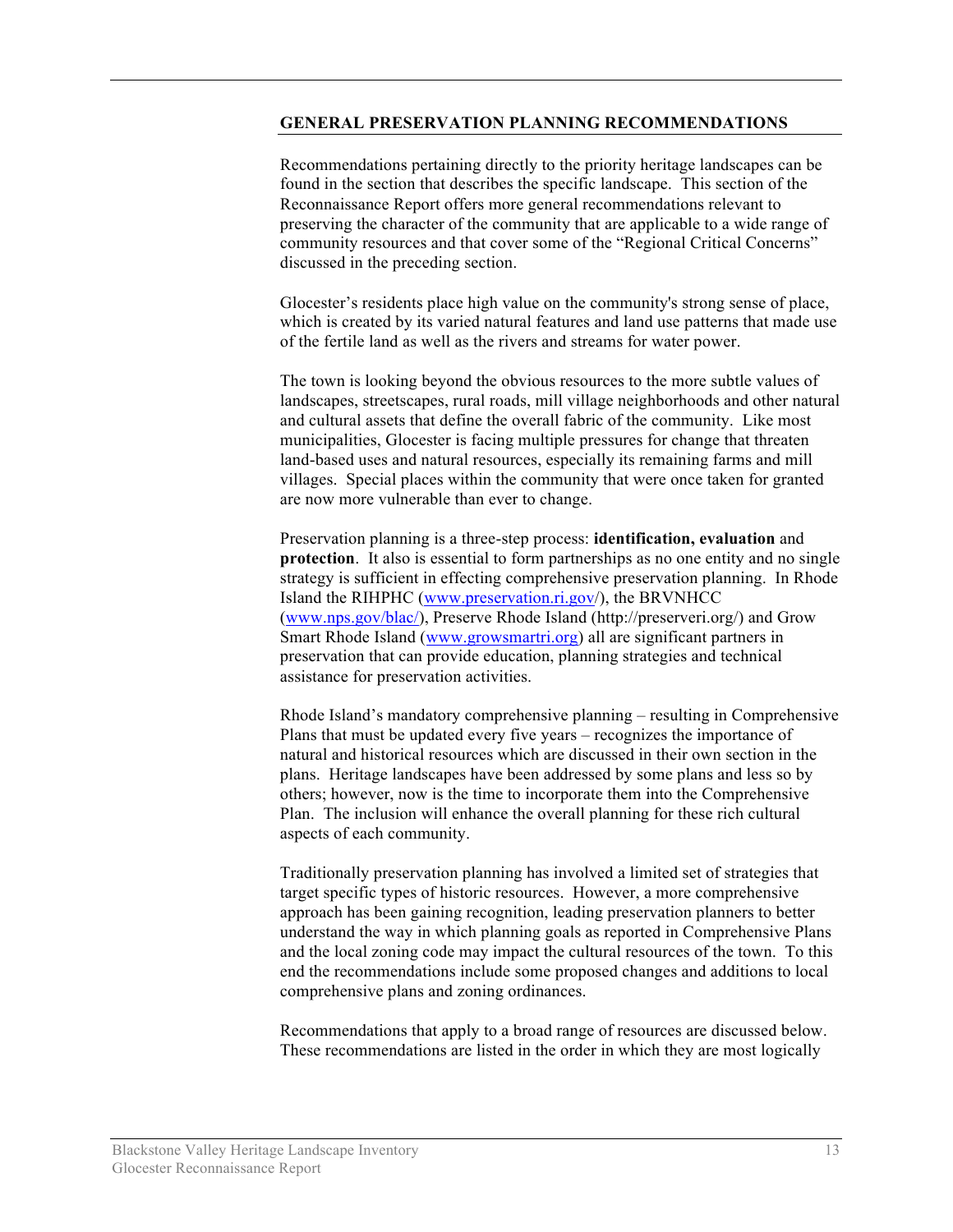addressed when applying the three-step preservation planning process as described above. Thus the goal will be to  $(1)$  identify,  $(2)$  evaluate, and  $(3)$ protect using traditional as well as more progressive strategies.

#### **Survey of Heritage Landscapes**

While the heritage landscape inventory process helped to identify a wide range of resources that are valued by Glocester residents, only the priority landscapes are described in any detail in this report. Thus the vital first step in developing preservation strategies for heritage landscapes is to record more detailed information about these and other resources. One cannot advocate for something unless one knows precisely what it is – the physical characteristics and the historical development. It is this information that often engages the public in wanting to preserve resources.

Nearly all historic resource documentation in Glocester dates back 30 years or more, updating of the survey will help to illuminate today's property condition and issues. The RIHPHC survey methodology is a starting point. Many of the heritage landscapes may be more critically understood with a cultural landscape identification approach as outlined by the National Park Service in Bulletin #30, *Guidelines for Evaluating and Documenting Rural Historic Landscapes* (http://www.nps.gov/history/nr/publications/bulletins/nrb30/).

- Compile a list of resources that are under-represented or not sufficiently documented, beginning with the heritage landscapes already identified by the community.
- Document unprotected resources first, beginning with the most threatened resources.
- Make sure to document secondary features on rural and residential properties, such as outbuildings, stone walls, and landscape elements such as circulation networks, boundaries and land use patterns that are physically apparent.
- Record a wide range of historic resources including rural landscapes and industrial resources.
- Include heritage landscapes in the next Comprehensive Plan Update.

Ongoing community-wide archaeological reconnaissance survey would help to identify patterns of ancient Native American and later European occupation and to identify known and probable locations of archaeological resources associated with these patterns. Known and potential ancient Native American and historic archaeological sites should be documented in the field for evidence of their cultural association and/or integrity. Care should be taken to keep archaeological site information in a secure location with restricted access.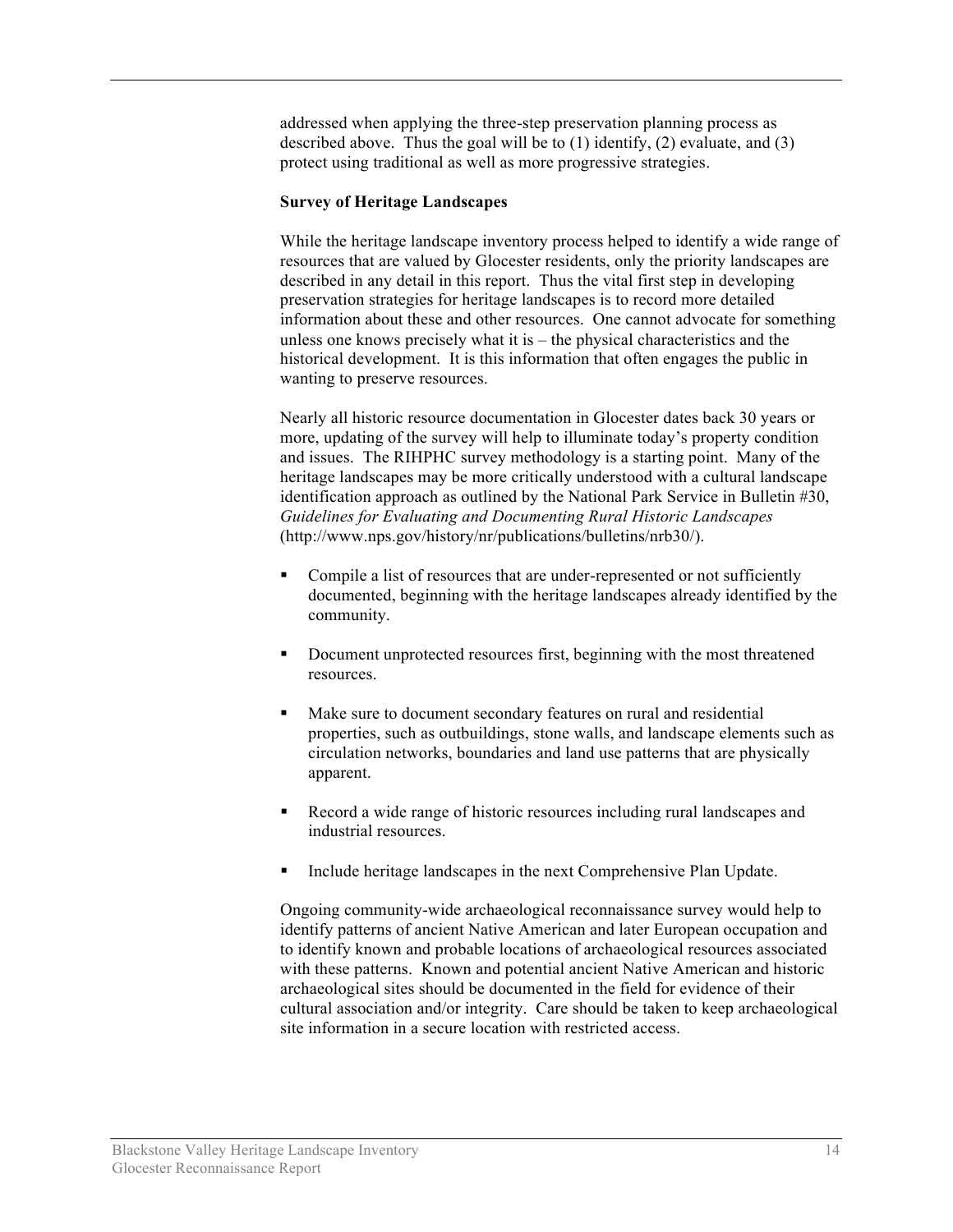#### **National Register Program**

While the National Register does not automatically preserve a property, it does provide an opportunity for state review of proposed modifications in cases where federal or state monies or permits are being utilized.

Using the information generated in survey work and accompanying National Register evaluations, Glocester could expand its National Register of Historic Places program to augment the nominations that already exist. Glocester currently has 132 properties on the National Register, almost all of which are in the Chepachet Historic District, which is also a local historic district. There are also two individually listed properties, the town pound and the Manton-Hunt-Farnum Farm, as well as one archaeological site that is on the National Register.

The first step is to re-evaluate each property and district on the potentially eligible lists in Appendix B for eligibility, followed by developing a National Register listing plan, taking into consideration each property's integrity and vulnerability. Properties that are in need of recognition in order to advance preservation strategies should be given priority. In addition evaluation of archaeological sites and other historic resources not on these lists for National Register listing may yield additional resources that are potentially eligible for listing on the National Register.

#### **Community-Wide Preservation and Zoning Strategies**

Nearly all preservation strategies address village and neighborhood character in some manner. As described above, thorough documentation is an important first step in the preservation planning process, followed by National Register listing where appropriate. Following identification and evaluation, each community looks for strategies to protect the special areas in the community. There are traditional preservation planning strategies as well as land use and planning strategies that have been used to support preservation. Some of the tools are described below.

**Local historic district zoning** is one of the most effective traditional preservation strategies in many Rhode Island communities. A local historic district ordinance, which is adopted through a local initiative, recognizes special areas within a community where the distinctive characteristics of buildings and places are preserved and protected by the designation. These districts are one of the strongest forms of protection for the preservation of historic resources. They are adopted by the Town Council.

**A demolition delay ordinance** provides a time period in which municipalities and property owners can explore alternatives to demolition. While relatively rare in Rhode Island, demolition delay ordinances are employed more widely in other states. Such ordinances allow communities to defer demolition of historic structures for an allotted period of time. This delay may help to deter developers and owners from demolishing historic structures that need new systems or are in the middle of a lot making it more challenging to subdivide. In Rhode Island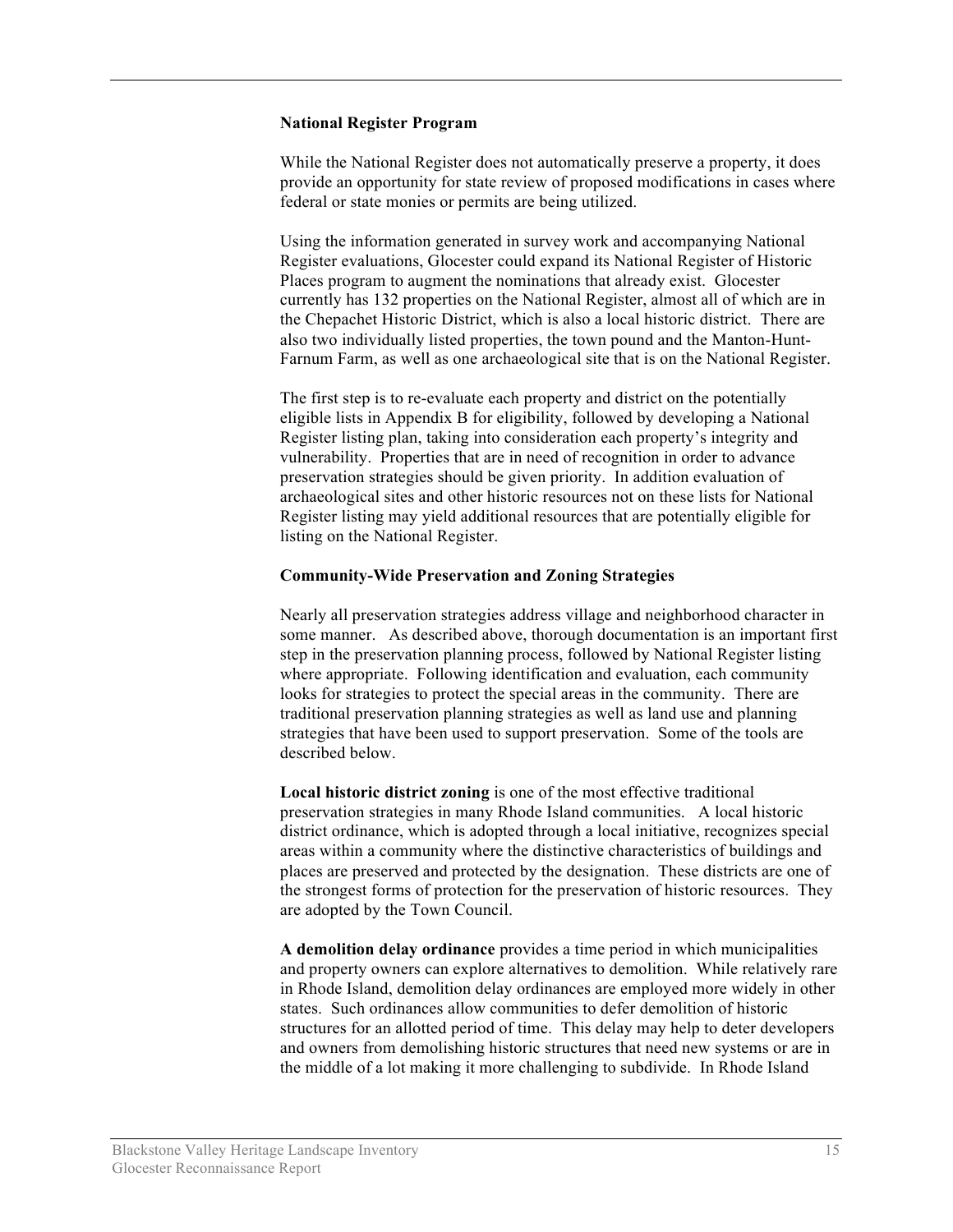demolition delay has only been adopted in a couple of communities and is part of the zoning ordinance.

**Neighborhood architectural conservation districts** are local initiatives that recognize special areas within a community where the distinctive characteristics of buildings and places are preserved and protected. They are less restrictive than local historic districts but still embrace neighborhood character. These districts are used in many states across the nation and are similar to local historic district designation but less restrictive; regulations tend to address massing and scale rather than materials and architectural detail. However Rhode Island's state statute for local historic districting can be tailored to the needs of a community in a more flexible way than in many states. Therefore the flexibility and the less restrictive standards of a neighborhood architectural conservation district may be less applicable than in other states. Perhaps in instances where a local historic district ordinance has been written for one part of a neighborhood or village in a town, a neighborhood architectural conservation district may be more appropriate for another neighborhood where there is a need to embrace neighborhood character without the restrictive regulations of an already established local historic district.

**Conservation cluster development** preserves open space while allowing for the same building yield with more compact development. While most ordinances are similar in goals and implementation, there may be ways to make this approach to subdivision more enticing or a requirement for large parcels in particular. This would be a particularly effective way in which to develop a large rural parcel. It is a method in which to preserve certain land uses as well. For parcels in large parcel zoning districts subdivision should require the submittal of a conventional subdivision plan and a conservation development plan. The reviewing board should be able to approve the better of the two plans and offer an additional unit or percentage of units based on the size of the land area and development size. The open space set aside could be farm land that remains in agricultural use. This tool has already been implemented in Glocester.

**Flexible zoning** gives the Planning Board the ability to shift some of the dimensional requirements in a subdivision in order to preserve certain features on a property such as key historic structures, stone walls, a stand of trees, or a promontory, as long as there is no increase in density. This tool has already been implemented in Glocester.

**Overlay districts** provide a new set of rules for the development of land in a particular area that supersedes the underlying zoning can help to accomplish goals without creating a whole new zoning district. Overlay districts may be used to preserve certain vistas along rural roads, or certain development patterns in a village center.

#### **Agricultural Landscapes**

As land use pressures intensify, farm owners now need multiple tools and partners to retain and work their land. Thus, preservation strategies require partnerships to assist in that stewardship.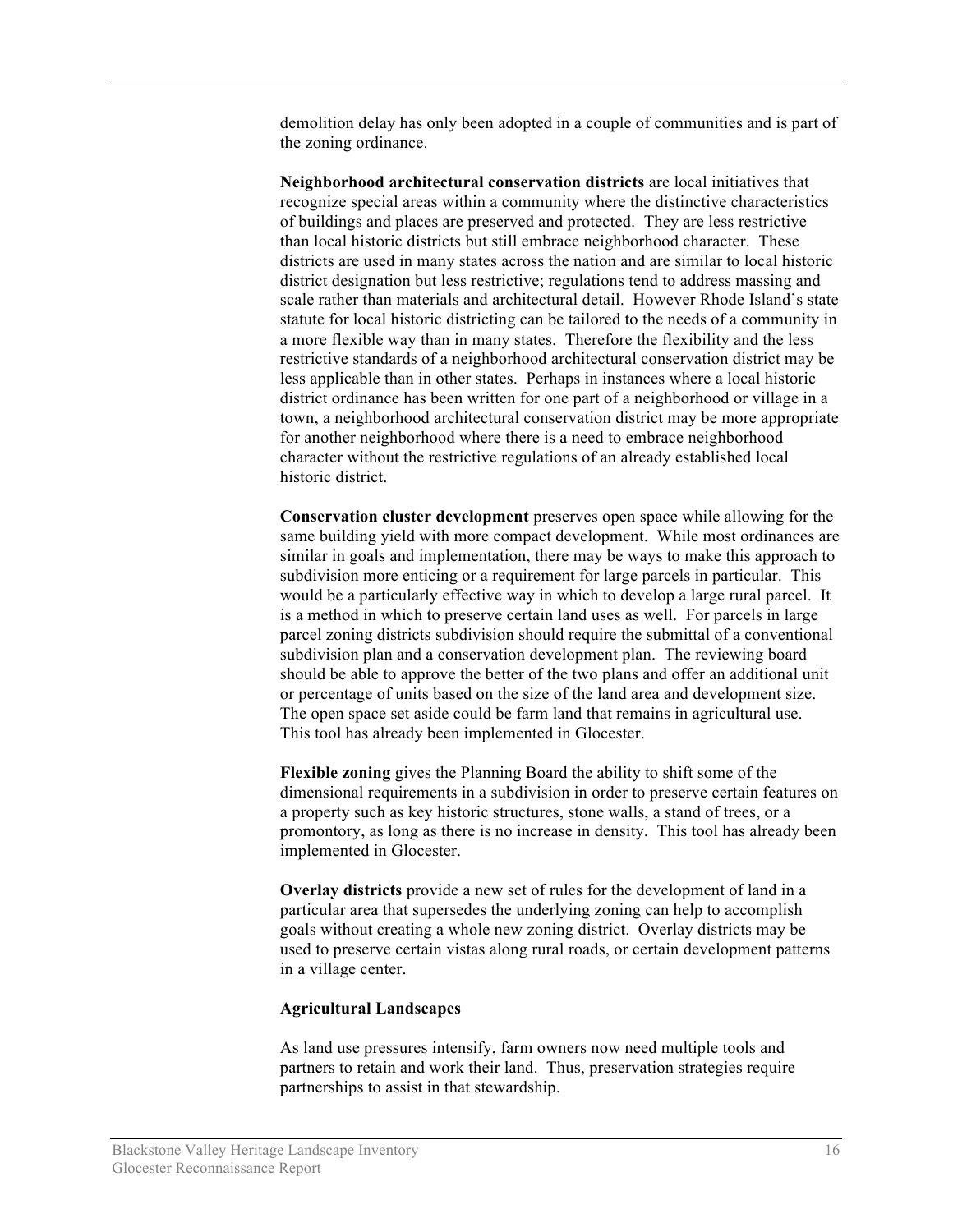- Document historic barns and other farm outbuildings. Consider The Trustees of Reservations (TTOR) "Barns in the Highland Communities" report as a model. Glocester is currently working on such a survey.
- Encourage owners to investigate the sale of development rights through the *Farmland Preservation Act* (Rhode Island General Law Chapter 42-82) administered by Department of Environmental Management's Division of Agriculture.
- Enroll farmland in program established by the *Farm, Forest and Open Space Act* (Rhode Island General Law Chapter 44-27) to ensure that the land is assessed at its farming use value rather than potential development use. Enrollment requires an approved conservation plan outlining best management practices.
- Adopt the *Right to Farm Act* (Rhode Island General Law, Chapter 2-23) in order to support farmers when there are conflicts in adjacent land uses.
- Form an *Agricultural Preservation Commission* to help advocate for farmers, develop zoning that is beneficial to farmers, and assist in implementing goals to preserve farming that appear in study area Comprehensive Plans and Updates.
- Join *Rhode Island Agricultural Partnership*, a newly formed coalition with a mission to enhance agriculture and local food systems and develop a fiveyear strategic plan to sustain and improve agriculture in Rhode Island.
- Support *Rhode Island Center for Agricultural Promotion and Education* www.rifarmways.org and its New England FarmWays program. This organization supports farmers in planning, research, management, marketing, local communication, tourism and other pertinent topics to local farmers.



*Loss of farmland is a concern in many Blackstone River Valley communities*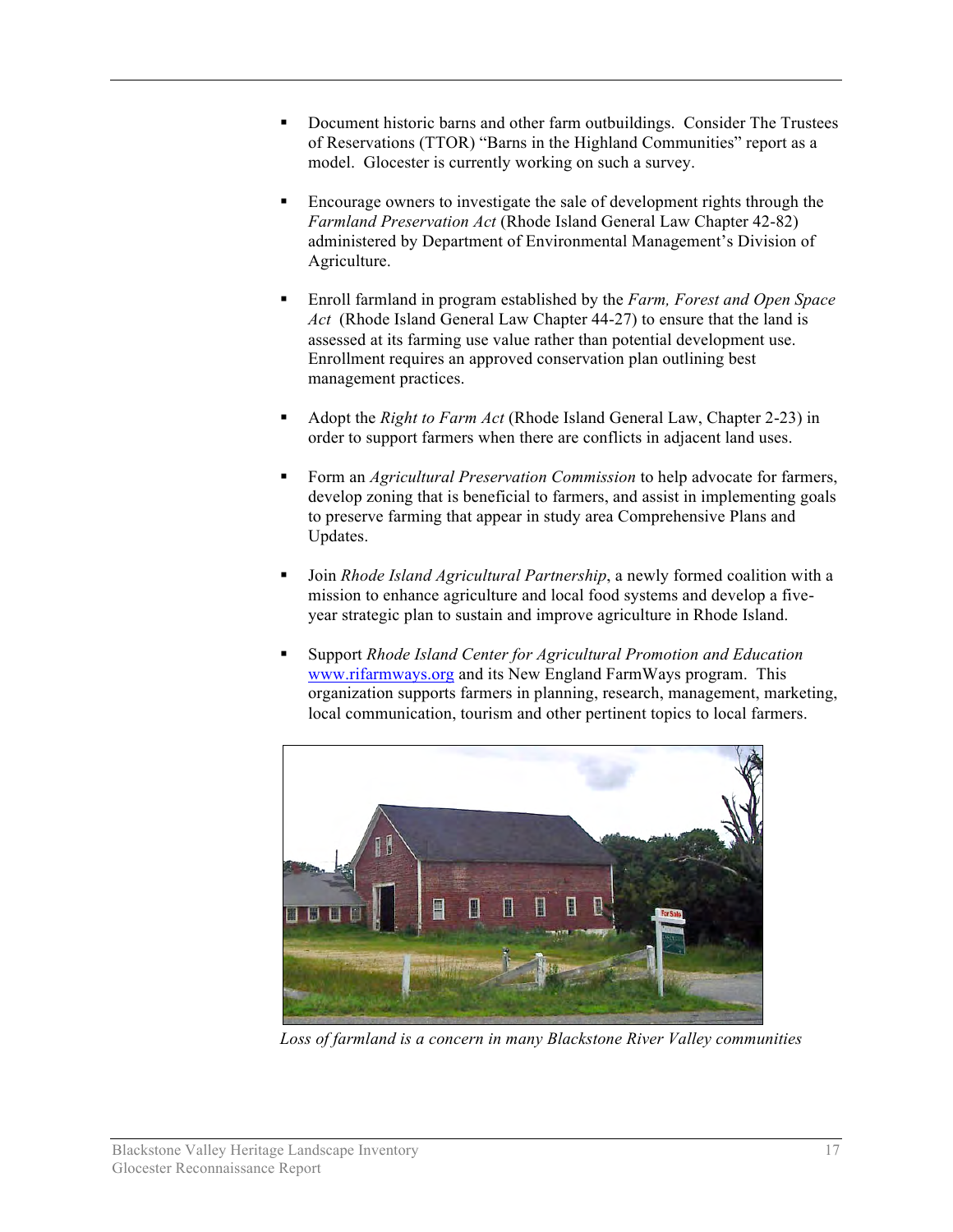## **Burial Grounds**

While the Rhode Island Historical Cemetery Commission http://www.historicalcemeteries.ri.gov/ has a data base of all of its burial grounds, in most cases very little is known about the historic resources, current ownership and existing conditions of each burial ground, particularly the smaller, less well-known ones.

- Map all burial grounds in town, preferably with GPS locations.
- Prepare updated inventory to identify burial grounds that are particularly vulnerable to change, followed by preservation plans for those that are at the highest risk.
- Consult organizations such as the Association for Gravestone Studies http://www.gravestonestudies.org, which are a good source of information for citizens interested in documenting burial grounds. Stone conservation work should only be undertaken by a trained conservator.
- Establish an Adopt-a-Cemetery program to provide care for burial grounds in poor condition. Burrillville has already established such a program, which might serve as a model.
- Adopt an ordinance that preserves and protects burial grounds and cemeteries as well as a buffer area around the same. North Smithfield has such an ordinance, which preserves a 25-foot buffer area around the limits of burial grounds and cemeteries.

#### **Civic and Institutional Properties**

Reuse of civic and institutional properties requires knowledge of land use regulations in the area, needs of the community and a conditions assessment of the property in order to understand cost and benefit of reuse options.

- Develop assessment report of building or structure to include architectural description, history, conditions, zoning, allowed uses, options, etc.
- Form friends groups to raise private funds to maintain civic and institutional properties and to solicit private partners such as local businesses to assist in funding preservation of historic civic and institutional buildings.
- Arrange adaptive reuse charrette to brainstorm about ways in which to preserve under-used or vacant buildings.

#### **Lakes, Ponds and Reservoirs**

Preservation of waterbodies such as lakes, ponds and reservoirs takes cooperation among abutters and other users of the waterbodies. Some of the challenge is lack of information about the ill-effects of certain types of activities.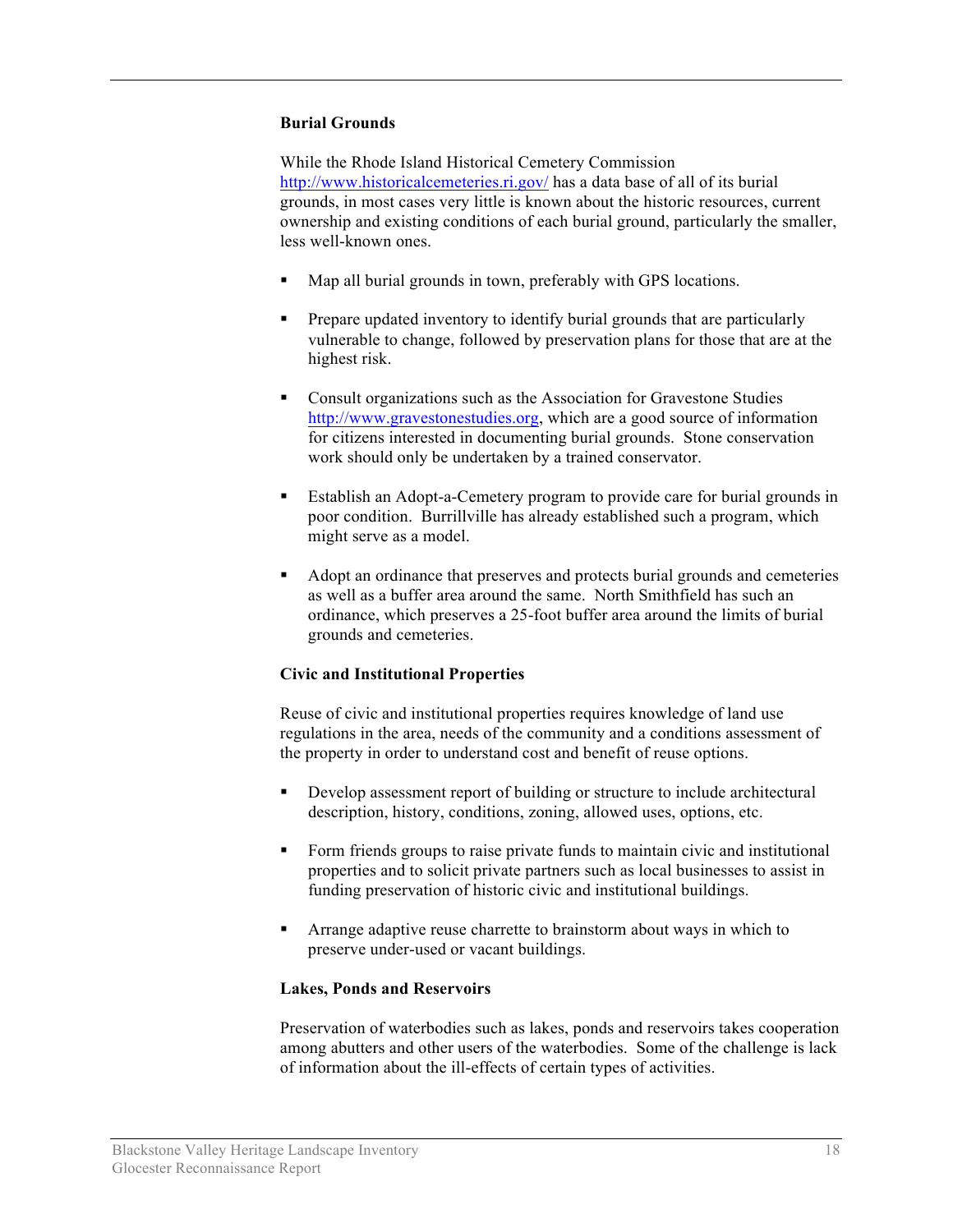- Develop water-quality testing program. Advertise results with interpretive information.
- Develop brochure for property owners on methods of protecting water quality by not using chemicals on lawns, etc. This type of educational information can be general for all water sources and personalized to the specific resource with photographs and facts about the water source.

One important partner in solutions for waterbodies may be *Save the Lakes* (www.stlri.org), an organization dedicated to preserving and improving fresh water in Rhode Island. Workshops presented by the organization have included information about sustainable landscaping practices that protect water quality. Another partner is the Northern Rhode Island Conservation District.



*Bowdish Reservoir*

## **Local Scenic Roads**

Scenic roads are an integral part of the historic fabric of a community. They are highly valued by residents and visitors alike. Yet, roads must also accommodate modern transportation needs and decisions regarding roadways are often made with travel requirements as the only consideration. The visual quality of a road is made up of characteristics that are within the public right-of-way and those that are on private property including tree canopies, stone walls and views across open fields. Rhode Island has a Scenic Roadways program for the designation and preservation of scenic state roads. Only eight roads have been so designated one of which is in Lincoln – one of the towns participating in the Heritage Landscape Inventory program. The best protection is for the town to adopt a local designation process with an ordinance that provides review for certain actions that may change the scenic quality of roads.

Protection of scenic roads therefore requires more than one approach.

 Complete an inventory with descriptions and photo documentation of each of the roads in Glocester including the character-defining features that should be retained.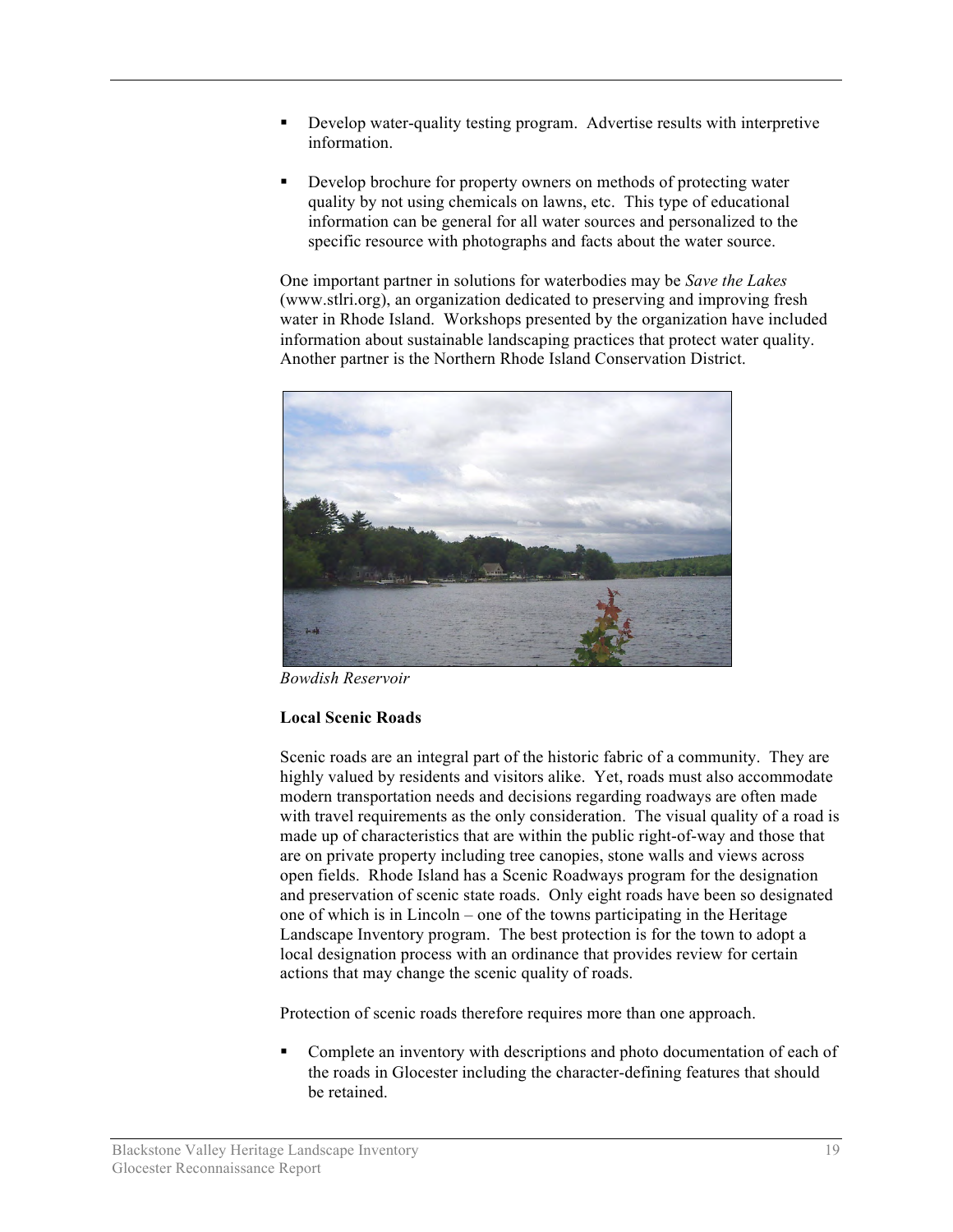- Adopt design criteria to be considered when approving removal of trees and stone walls, such as a provision allowing only one driveway cut per property on scenic roads. This is particularly applicable to subdivisions and not appropriate for working farms that often require multiple entrances. Once adopted, coordinate procedures between the Highway Department and the Planning Board that reviews subdivisions.
- Consider a scenic overlay district that may provide a no-disturb buffer on private property bordering on scenic roads or adopt flexible zoning standards to protect certain views.
- Develop local policies and implementation standards for road maintenance and reconstruction, including bridge reconstructions, which address the scenic and historic characteristics while also addressing safety. This is an important public process in which the community may have to accept responsibility for certain costs to implement standards that are not acceptable to projects funded by Rhode Island Department of Transportation. Such standards should have a section addressing the way in which the local Highway Department maintains roads, for example requiring a public hearing if any trees or stone walls are to be removed or if additional pavement is to be added to a town road during reconstruction or repair. Policies can be adopted by local boards having jurisdiction over roads, or can be adopted through an ordinance passed by the Town Council. In developing policies consider factors such as road width, clearing of shoulders, walking paths, posted speeds. A delicate balance is required.

## **Mill Villages**

Preservation strategies appropriate for mill villages often support economic development due to the cohesiveness of villages and the character of many of the buildings. To maintain the size, scale and massing within the village as well as preserve distinctive building types, local historic district designation is the most effective tool. Other zoning strategies may help to make large mill buildings more viable such as: overlay districts that may provide additional allowed uses; and flexible zoning that may allow flexibility in dimensional requirements. The Rhode Island Historic Homeowner's Tax Credit can be an important preservation tool for residences that are listed in the National Register, providing homeowners with a 20% tax credit for approved, exterior restoration work. The Federal Historic Preservation Tax Credit provides tax incentives for the rehabilitation of income-producing properties, as does the state Historic Preservation Investment Tax Credit (currently unavailable but could be re-instituted).

## **Stone Wall Preservation**

Stone walls are vulnerable to development of rural parcels, widening of rural roads and even as a source of revenue. There are two mechanisms that have been used in some Rhode Island communities – one is an incentive, the other is a regulation.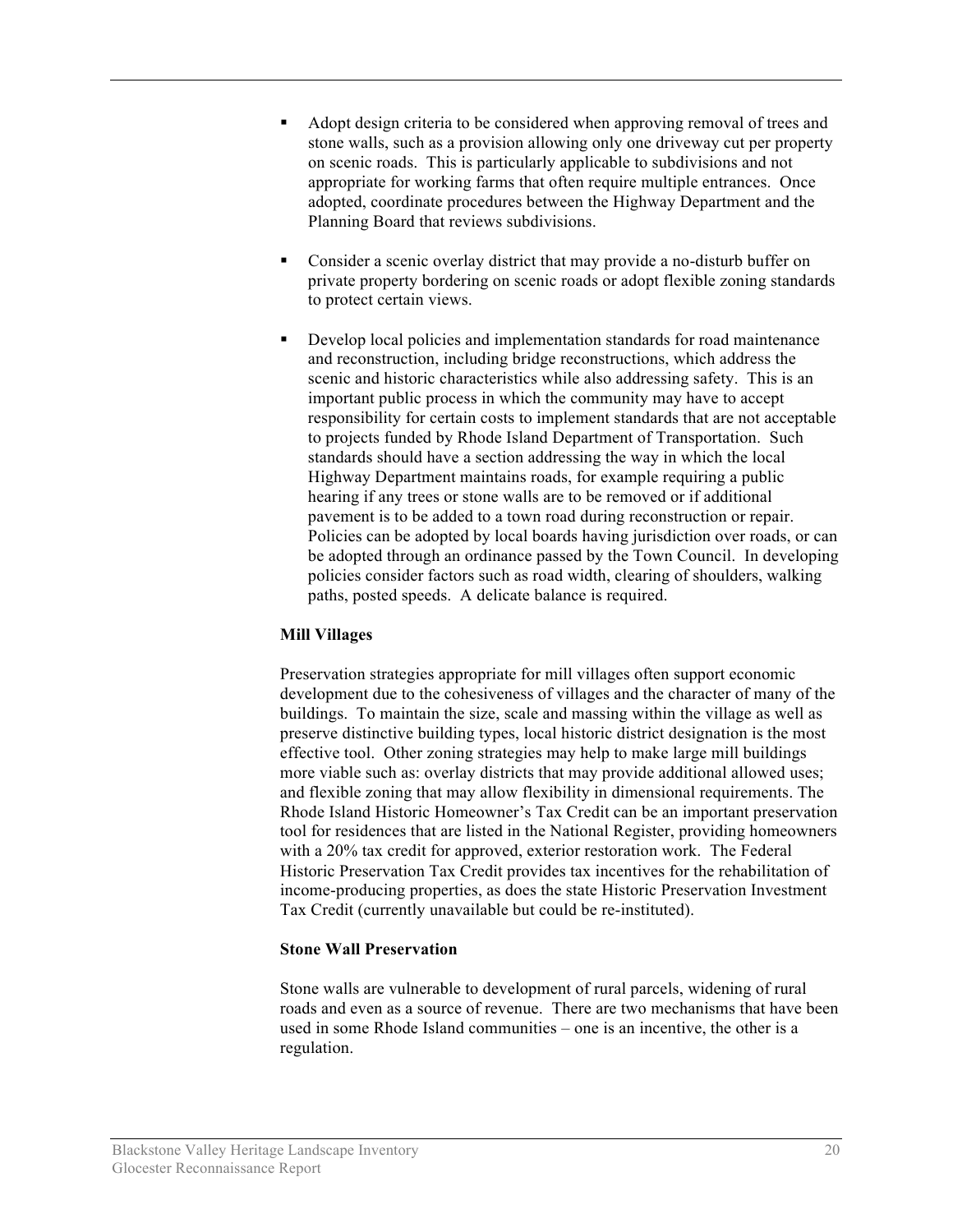A state statute (R.I.G.L. **§** 44-3-43) provides a valuation exemption of up to \$5,000 that can be subtracted from the assessed value of a property that retains its stone walls. A municipality must adopt an ordinance to take advantage if this state statute. Within this statute the definition of "historic stone walls" is those stone walls that pre-date 1900 and are a vertical alignment of natural stones. The tax exemption can only be applied to walls that are at least three feet in height, at least 50 feet in length and are maintained.



*Stone wall along Farnum Road*

Four communities in Rhode Island have developed regulatory ordinances that provide a modicum of protection. Each relies on the definition of "historic stone walls" in the tax exemption statute. The Town of Smithfield has developed an ordinance that has become the model for other communities - the Smithfield Stone Wall Protection and Preservation Ordinance. This law gives the legal authority to the municipality to fine an owner who removes stone walls without necessary permits or conditions in a permit. Other communities in this study area are working to adopt an ordinance similar to Smithfield's.

# **Funding of Preservation Projects**

Funding for preservation projects is an important aspect of implementing preservation strategies. Both the RIHPHC and BRVNHCC have limited funding programs to assist communities in preservation-related issues. Communities that have adopted historic district zoning are eligible for Certified Local Government (CLG) status. Once designated a CLG by the RIHPHC, the community is eligible for some survey and planning grants through the RIHPHC. Glocester is already a CLG which means that it can apply for grants to assist in survey, National Register and preservation planning projects. Other funding sources include:

 *Preservation is Local* grants for planning and documentation projects often leveraged with CLG funding –grant program only operated in 2009 and future is unknown. RIHPHC Program.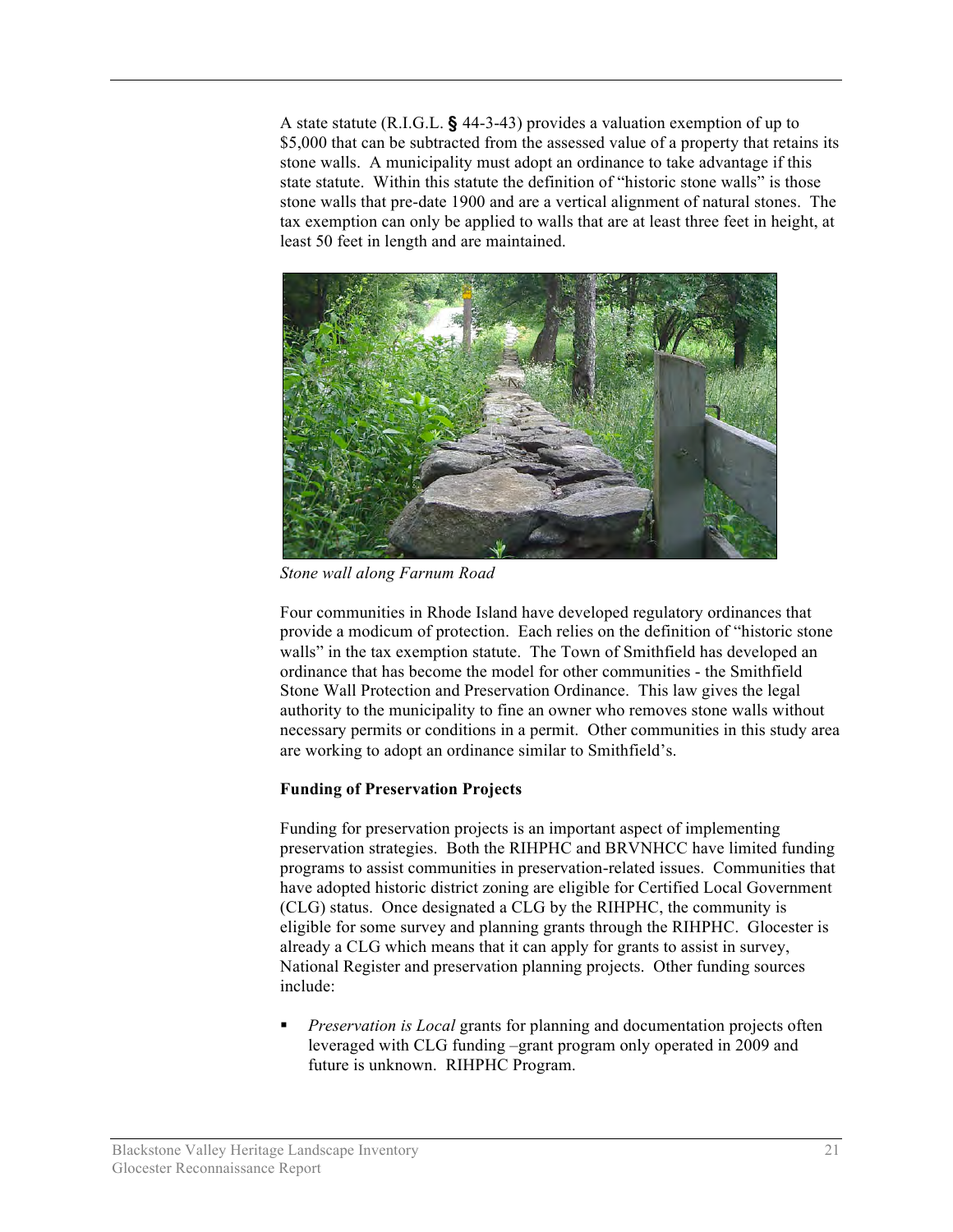- *Community Development Block Grant* (CDBG) funds for improving community facilities, neighborhood revitalization, and economic development. A limited funding source particularly for non-entitlement communities which includes all five towns in the study area.
- The *Federal Investment Tax Credit (ITC)* can make a difference in the financing of a project that is completing a substantial rehabilitation of an income producing property that is listed in or eligible for listing in the National Register of Historic Places. A "certified rehabilitation" that is carried out in accordance with the Secretary of Interior's Standards for Rehabilitation is eligible for a 20% investment tax credit. See RIHPHC website.
- The *Historic Preservation Investment Tax Credit* is presently not funded but may be re-instituted. It played a significant role in preserving many important historic resources and was particularly useful in the redevelopment of large mill structures. RIHPHC Program.
- The *Historic Homeowner's Tax Credit* can assist owners in the cost for rehabilitating their National Register-listed home. RIHPHC Program.
- Local funding sources such as the real estate conveyance tax payable to municipalities may be redirected to preservation of heritage landscapes such as agricultural land. Use of these funds is community policy determined at the local level. Other sources may be local businesses that may benefit from preservation of property.

Funding for state programs varies from year to year. When planning Glocester's heritage landscape inventory program, contact relevant agencies to determine whether funding is available.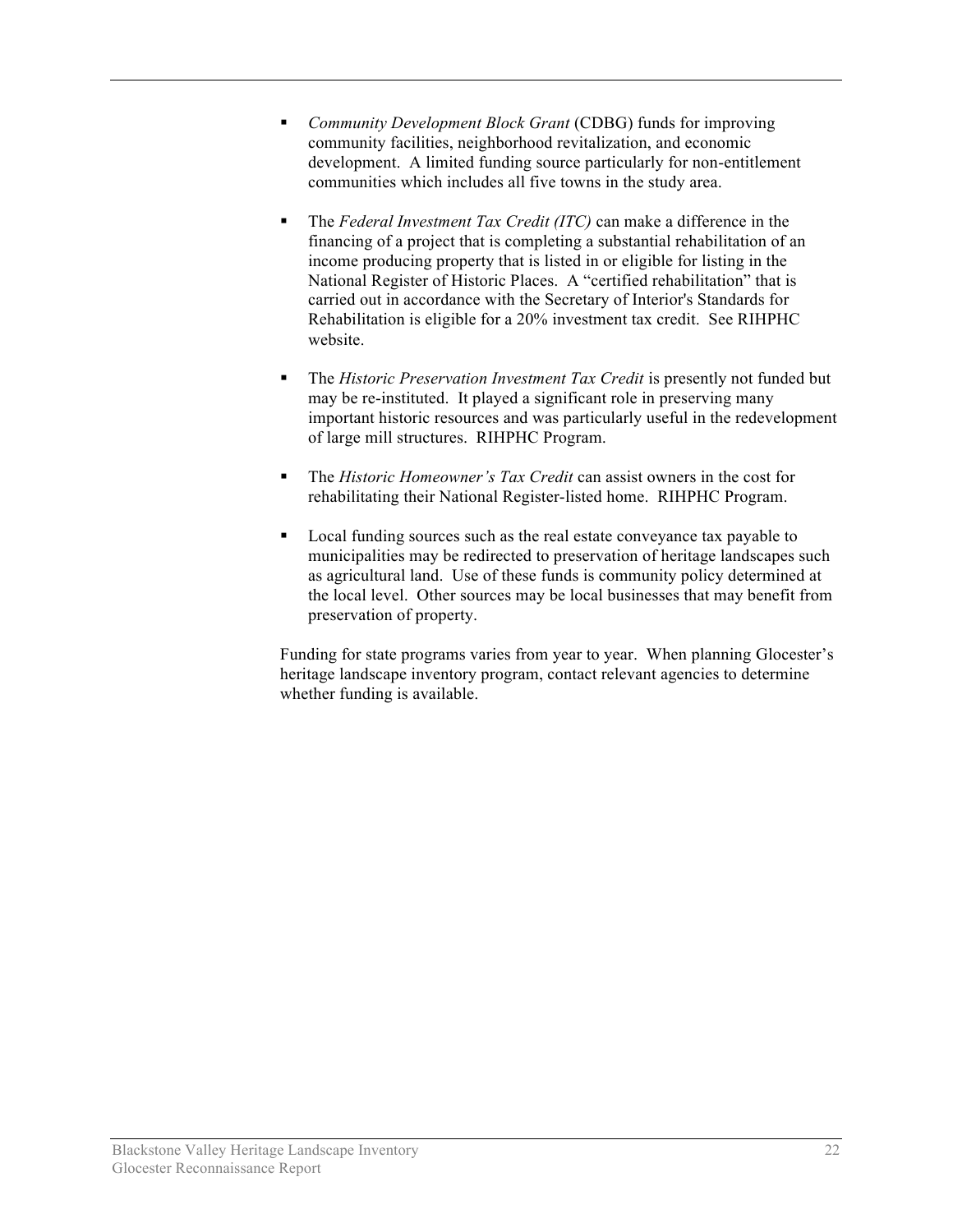#### **CONCLUSIONS**

The Glocester Reconnaissance Report is a critical tool in starting to identify the town's rich and diverse heritage landscapes and in beginning to think about preservation strategies. Glocester will have to determine the best way to implement the recommendations discussed above. One approach that might help the town begin the process is to form a Heritage Landscape Committee which would work to implement a comprehensive landscape inventory and to guide implementation of recommendations of this report.

Landscapes identified in this report, especially the priority landscapes, will typically need further documentation. That documentation in turn can be used in publicity efforts to build consensus and gather public support for their preservation. Implementation of recommendations will require a concerted effort that includes partnerships among municipal boards and agencies, local non-profit organizations, and state agencies and commissions.

Distribution of this Reconnaissance Report to the municipal land use boards and commissions will assist in making this one of the planning documents that guides Glocester in preserving important features of the community's character. The recommended tasks will require cooperation and coordination among boards and commissions, particularly Glocester's Planning Board, Conservation Commission and Historic District Commission. It also is advisable to present this information to the Town Council. Distribution of the report to the Glocester Land Trust, Glocester Heritage Society, neighborhood associations and any other preservation-minded organizations will broaden the audience and assist in gathering interest and support for Glocester's heritage landscapes. Finally, this report should be distributed to the owners of landscapes identified through this process, especially the high-priority landscapes. This could help owners understand the significance of their property, its importance to the community, and options for protection.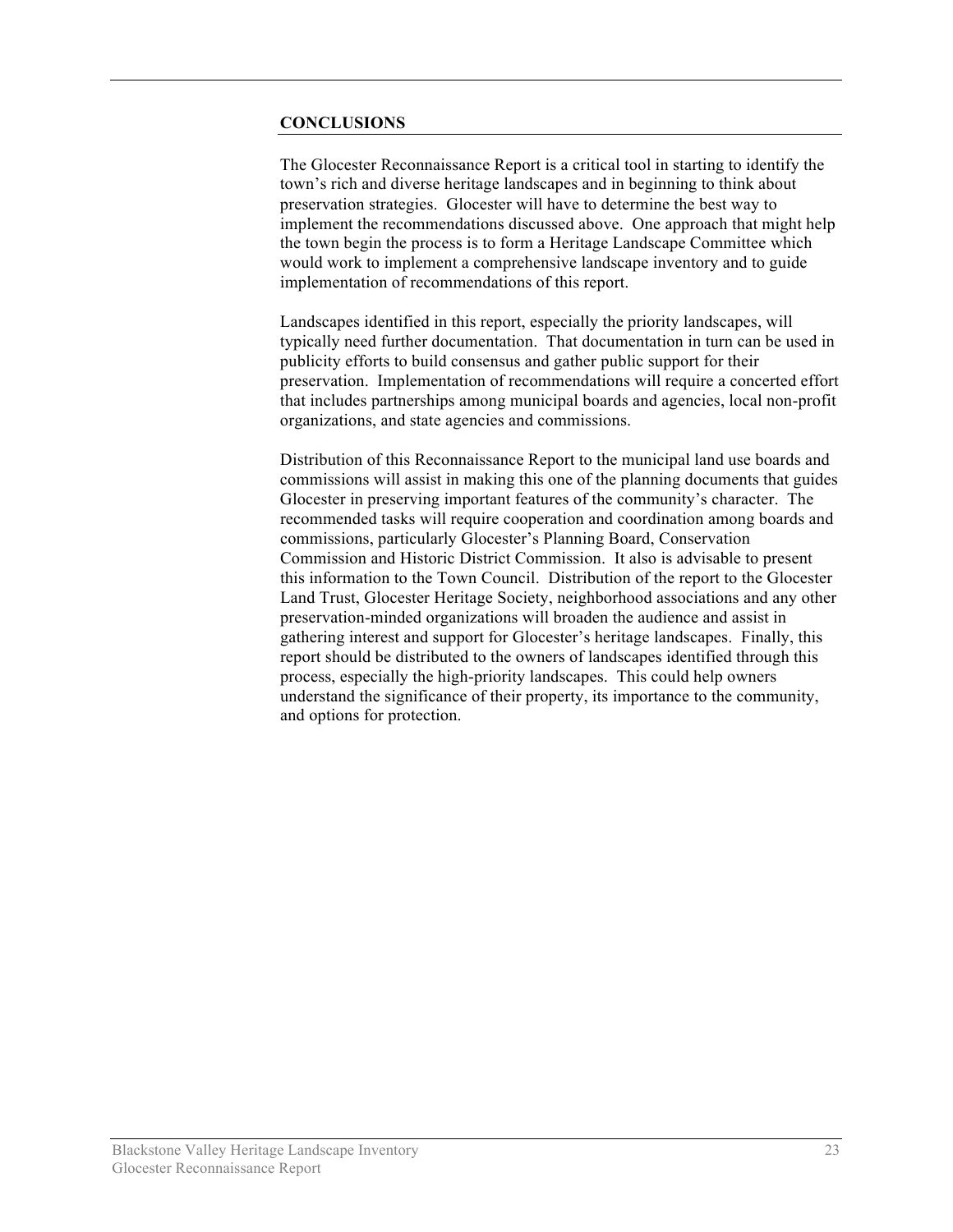# **APPENDIX A: HERITAGE LANDSCAPES IDENTIFIED BY COMMUNITY**

This list was generated by local participants at the Heritage Landscape Identification Meeting held in Glocester on May 26, 2010. The follow-up fieldwork was completed on June 17, 2010. **There are undoubtedly many other heritage landscapes that were not identified at the HLI meeting noted above.** The chart has two columns, the names and locations of resources are in the first; notes about resources are in the second. Landscapes are grouped by land use category. Abbreviations are listed below.

CR = Conservation Restriction LHD = Local Historic District  $NR = National Register$   $PR = preservation$   $Restriction$ \* = Priority Landscape

| <b>Agriculture</b>                                     |                                                                                                                                                                                                                                                            |
|--------------------------------------------------------|------------------------------------------------------------------------------------------------------------------------------------------------------------------------------------------------------------------------------------------------------------|
| <b>Barden Family</b><br><b>Orchard</b><br>Elmdale Road | Apples, peaches, raspberries corn, pumpkins.                                                                                                                                                                                                               |
| <b>Bonniedale Farm</b><br>Snake Hill Road              | Animal farm. Recently foreclosed.                                                                                                                                                                                                                          |
| <b>David Burlingame</b><br>Farm Phillips Lane          | North of Harmony. With early 18 <sup>th</sup> century house, one of the oldest in town.                                                                                                                                                                    |
| <b>Carpenters Farm</b><br>969 Snake Hill Road          | Also known as Cherry Valley Herb Farm. Picturesque.                                                                                                                                                                                                        |
| <b>Drews Barn</b><br><b>Tourtellot Hill Road</b>       | Barn is in poor condition.                                                                                                                                                                                                                                 |
| <b>Hunt-Farnum Farm</b><br>Eddy Road                   | NR as Manton-Hunt-Farnum Farm. Photo in RIHPHC 1980 report. Agricultural area<br>with multiple sheep farms.                                                                                                                                                |
| <b>Greens and Goats</b><br>1535 Snake Hill Rd.         | New farm that is making a go of it. Includes herbs, salves, greens.                                                                                                                                                                                        |
| <b>Grey Ledge Farm</b><br>471 Chopmist Hill<br>Road    | Picturesque site, includes dramatic vista to the west.                                                                                                                                                                                                     |
| <b>Harley Farm</b><br>1299 Putnam Pike                 | Used to be called Barden Farm. Apples, vegetables, pumpkins, eggs, farm animals. etc.                                                                                                                                                                      |
| <b>Harmony Farms</b><br>359 Sawmill Road               | Fruit growers, with U-pick & farm stand.                                                                                                                                                                                                                   |
| <b>Kent Farm</b><br><b>Kent Drive</b>                  | Owned by FM Global. Scenic farm in far western part of town includes open fields and<br>long distance views towards the west. Also several houses and barns. Formerly Kent<br>Farms and J. Arnold Place. A life tenancy arrangement is currently in place. |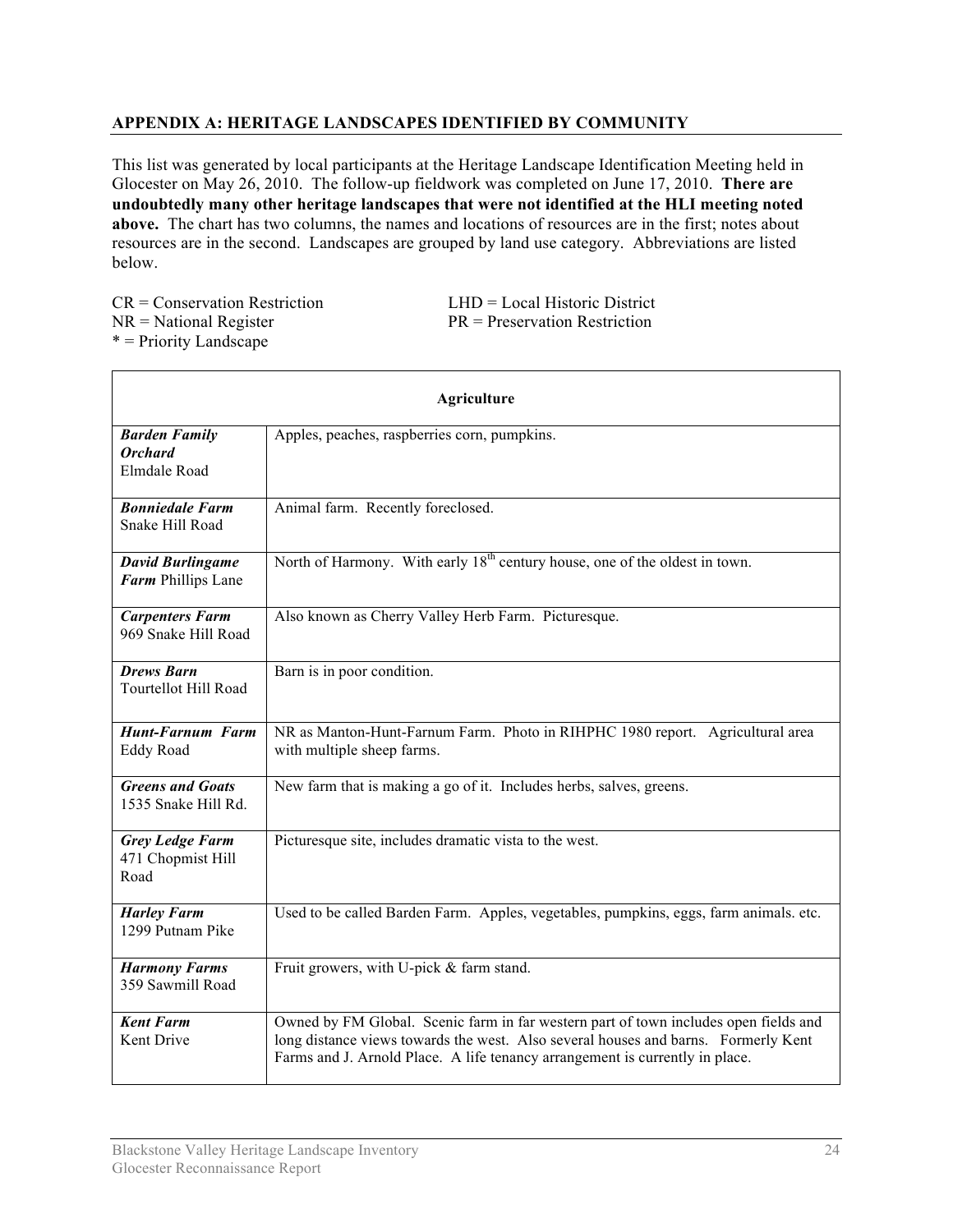| <b>Kilmartin Farm</b><br>Farnum Road                       | House, large barn, farm pond, old icehouse, surrounded by well-made stone walls. Some<br>of the former Kilmartin land is owned by Glocester Land Trust.                                                                                                                  |
|------------------------------------------------------------|--------------------------------------------------------------------------------------------------------------------------------------------------------------------------------------------------------------------------------------------------------------------------|
| <b>Knight Farm</b>                                         | SE corner of town. Apples, peaches, pumpkins, plums, including U-pick. Also popular                                                                                                                                                                                      |
| 1 Snake Hill Road                                          | restaurant and ice cream stand.                                                                                                                                                                                                                                          |
| <b>Thomas Owen Farm</b><br>Chestnut Hill Road              | West of Smith and Sayles Reservoir.                                                                                                                                                                                                                                      |
| <b>Seldom Seen Farm</b><br>406 Evans Road                  | Part of Eddy Road/Farnum agricultural area. Partially owned by Glocester Land Trust.<br>"Near Seldom Seen Farm there used to be a stile that children used to get to Evans<br>School (steps over fence and back down again)." There are two sheep farms on this<br>road. |
| <b>Sprague Farm</b><br>Pine Orchard Road                   | Owned by Glocester Land Trust. 250 acres of diverse habitat including several open<br>fields, as well as trail system. No longer actively farmed. Abuts Burton Woodland and<br>Robert Huckins Woodland.                                                                  |
| <b>John Steere Farm</b><br>Victory Highway                 | An important piece of former farmland north of town. Hay fields are scenic feature<br>along major road.                                                                                                                                                                  |
| <b>Burial Grounds and Cemeteries</b>                       |                                                                                                                                                                                                                                                                          |
| <b>Acote's Hill</b><br><b>Cemetery</b><br>1043 Putnam Pike | NR, LHD. Town's largest cemetery, established 1850 by Chepachet Cemetery<br>Association. Site of confrontation associated with Dorr Rebellion in 1842. Monument<br>to Thomas Wilson Dorr was erected in 1912.                                                            |
| <b>Harmony Burial</b><br><b>Ground</b><br>Putnam Pike      | NR. Burial ground adjacent to Harmony Chapel, at least 100 burials.                                                                                                                                                                                                      |
| <b>Public Cemetery</b><br>Victory Highway                  | Land given by Evans family. Early inhabitants are buried here but many headstones are<br>gone. Not well maintained.                                                                                                                                                      |
| <b>Centers/Villages</b>                                    |                                                                                                                                                                                                                                                                          |
| <b>Chepachet Village</b><br>Putnam Pike                    | NR, LHD. 1971, the first Rhode Island village to be placed on the National Register of<br>Historic Places. One of Glocester's two main villages. Active commercial district.                                                                                             |
| <b>Harmony</b><br>Putnam Pike                              | Small commercial area that includes former elementary school, post office/general store,<br>as well as current fire station, chapel and burying ground.                                                                                                                  |
| Civic/Institutional                                        |                                                                                                                                                                                                                                                                          |
| <b>Ada Hawkins School</b><br>Harmony                       | Former elementary school located across street from Harmony Fire Station and next to<br>Harmony Library and former post office/general store. Privately owned, space is now<br>for lease.                                                                                |
| <b>Brown Schoolhouse</b><br>Chestnut Hill Road             | 1822. Used as a private school until 1828, then it became a public school. Now a<br>residence.                                                                                                                                                                           |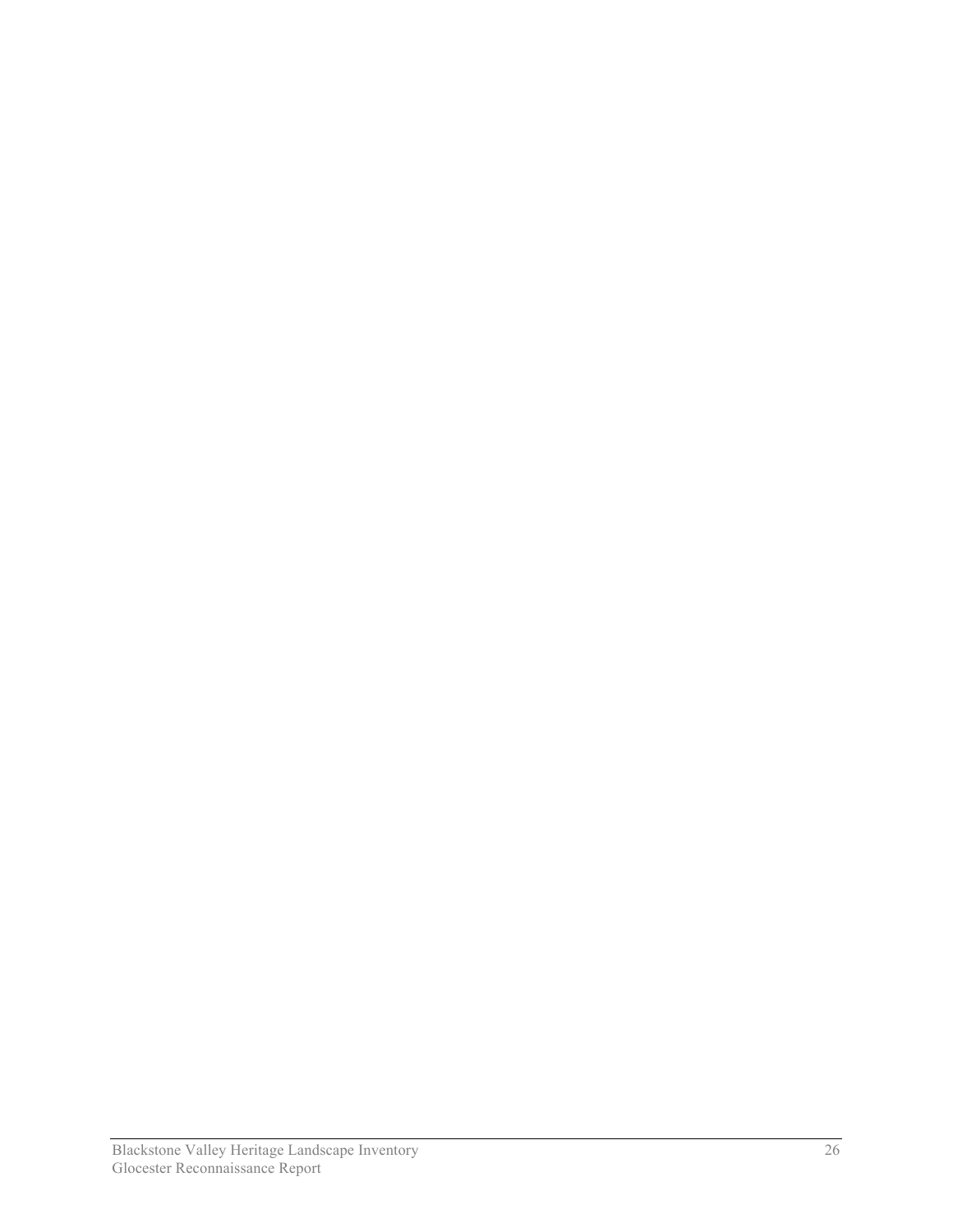| <b>Camp Russell</b><br>Waterman Reservoir               | Seasonal campground on Waterman Lake with 60 privately owned camps.                                                                                                                                                                                                                                                                                             |
|---------------------------------------------------------|-----------------------------------------------------------------------------------------------------------------------------------------------------------------------------------------------------------------------------------------------------------------------------------------------------------------------------------------------------------------|
| <b>Chepachet Grange</b><br>Hall Chepachet               | One of two grange halls in town. Still active.                                                                                                                                                                                                                                                                                                                  |
| <b>Clarkville School</b><br>Putnam Pike                 | One of the last one-room schools in Glocester to close. Now owned by Glocester Land<br>Trust. Photo in RIHPHC 1980 report.                                                                                                                                                                                                                                      |
| <b>Evans Schoolhouse</b><br>Evans Road                  | Ca. 1855. Photo in RIHPHC 1980 report.                                                                                                                                                                                                                                                                                                                          |
| <b>Freewill Baptist</b><br><b>Church</b><br>Putnam Pike | NR, LHD. Federal style, photo in RIHPHC 1980 report. Built 1821 by Clark Sayles.<br>Still in use. Includes carriage barns. Small congregation. "Nothing like it in New<br>England."                                                                                                                                                                             |
| <b>Harmony Chapel</b><br>Putnam Pike                    | NR. Church was established before 1870. Maintained by Friends of Harmony Village.                                                                                                                                                                                                                                                                               |
| <b>Laurel Grange</b><br>Snake Hill Road                 | One of two grange halls in town. Active.                                                                                                                                                                                                                                                                                                                        |
| <b>Masonic Hall</b><br>Putnam Pike                      | NR, LHD. 1803, 21/2 story Federal building in Chepachet Village Historic District.<br>Located in Chepachet next door to the stone mill. The oldest "fresh water" lodge in the<br>nation. Masons hold their meetings in the upper chamber, which features a barreled<br>ceiling. Glocester Heritage Society headquarters. Cited by one resident as a "Treasure". |
| <b>Town Hall</b><br>1145 Putnam Pike                    | NR, LHD. Former Chepachet Elementary School now used as Town Hall and School<br>Administrative offices.                                                                                                                                                                                                                                                         |
| <b>Town Poor Farm</b><br>Tourtellot Hill Road           | Now a private residence.                                                                                                                                                                                                                                                                                                                                        |
| * Town Pound<br>Chopmist Hill Road<br>and Pound Road    | NR, built 1749. Fifty-foot square stone wall enclosure with iron gate. One of the oldest<br>and finest extant dry masonry town pounds in US. Town owned. Concerns about<br>ongoing maintenance – gate needs to be fixed and site is overgrown.                                                                                                                  |
| Industrial                                              |                                                                                                                                                                                                                                                                                                                                                                 |
| 1814 Mill<br>Putnam Pike                                | NR, LHD. Stone mill in center of Chepachet, next to Chepachet Bridge. Now used as an<br>antique shop.                                                                                                                                                                                                                                                           |
| <b>Gold Mine</b><br>Off Durfee Hill Rd.                 | Former gold mine in vicinity of Ponaganset Reservoir. Established 18 <sup>th</sup> century,<br>continued through 19 <sup>th</sup> century. Shaft is located under reservoir.                                                                                                                                                                                    |
| Mowry's Mill<br>Spring Grove Road                       | Early shoddy mill, still standing but remodeled.                                                                                                                                                                                                                                                                                                                |
| Old Quarry<br>Old Quarry Road                           | Former granite quarry in Harmony that is no longer active.                                                                                                                                                                                                                                                                                                      |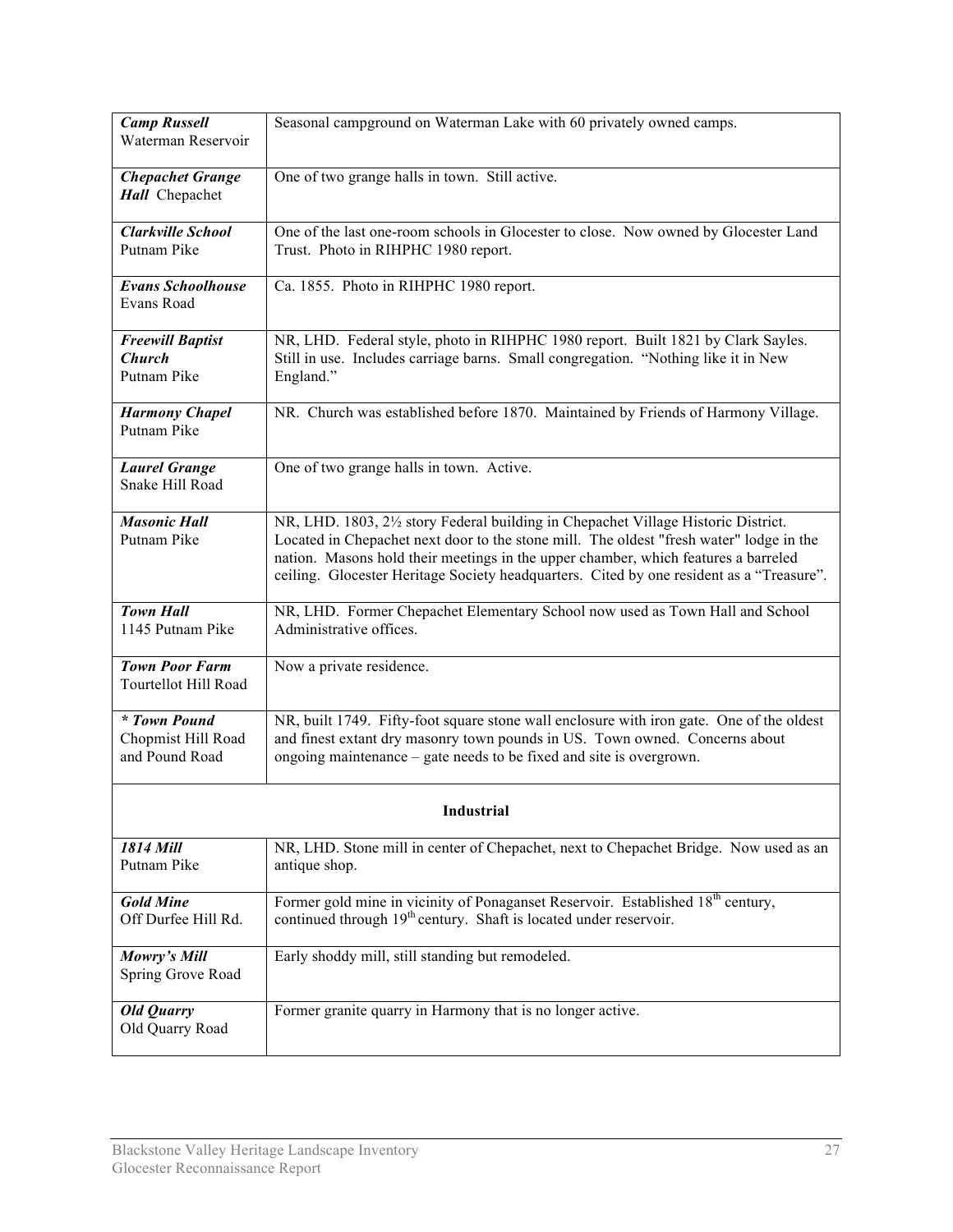| Quarry<br>Chestnut Hill Road                                                   | Former granite quarry that is no longer active. Stone from this quarry used for buildings<br>in Chepachet.                                                                                                                                                     |
|--------------------------------------------------------------------------------|----------------------------------------------------------------------------------------------------------------------------------------------------------------------------------------------------------------------------------------------------------------|
| "Skeeterville"                                                                 | Old mill village in northwest part of Glocester. Former site of a finishing mill. Mill<br>buildings are used as residence and other uses.                                                                                                                      |
| <b>White Mills Ruins</b><br>East of Main Street                                | Town-owned former mill site in Chepachet, clean up of contamination is in process, a<br>riverfront park is planned. Archaeological survey underway.                                                                                                            |
| <b>Williams Mills</b><br>Killingly Road                                        | Was a mill village, had sawmill, gristmill, blacksmith shop, cooperage and some houses<br>that are no longer standing. Now privately owned.                                                                                                                    |
|                                                                                | <b>Native American</b>                                                                                                                                                                                                                                         |
| <b>Native American Sites</b><br>Willie Woodhead and<br><b>Elbow Rock Roads</b> | Multiple resource area with possible Native American history. Cairns and old trails<br>reported throughout the area. Road also listed under transportation. Most of the area is<br>part of Durfee Management Area owned by RI DEM or the Glocester Land Trust. |
| <b>Natural Areas / Open Space / Parks</b>                                      |                                                                                                                                                                                                                                                                |
| <b>Elbow Rock</b><br>Elbow Rock Road                                           | Natural feature, very large ledge outcropping. Possible Native American site. Located<br>near Sprague Hill. Parcel is owned by RI DEM and the Glocester Land Trust.                                                                                            |
| <b>Heritage Park</b><br><b>Chestnut Oak Road</b>                               | Town-owned open space. Used for hiking and cross country skiing in the winter.                                                                                                                                                                                 |
| <b>Hemlock Ledges</b><br>Durfee Hill Road                                      | Natural feature in Durfee Hill Management Area.                                                                                                                                                                                                                |
| <b>Sprague Farm</b><br>Pine Orchard Road                                       | Natural area owned by Glocester Land Trust.                                                                                                                                                                                                                    |
|                                                                                | <b>Residential</b>                                                                                                                                                                                                                                             |
| <b>Eddy House</b><br>1503 Putnam Pike                                          | 18 <sup>th</sup> century gambrel. Now Country Cupboards.                                                                                                                                                                                                       |
| * Kent Property<br>15 Dorr Drive                                               | NR as part of Chepachet Historic District. Historic house, carriage house, barn and<br>garage on large lot in Chepachet. Has small spring-fed pond at the rear. Strategic<br>location at the center of town. Currently in poor condition and for sale.         |
| <b>Henry Sayles House</b><br>Putnam Pike                                       | Only Mediterranean style villa in town.                                                                                                                                                                                                                        |
| House Reynolds Road                                                            | Near DEM's pond and sledding area at Durfee Hill Management Area.                                                                                                                                                                                              |
| <b>Marion Irons</b><br><b>Homestead</b><br>Snake Hill Road                     | On Coomer Lake, now a campground.                                                                                                                                                                                                                              |
| <b>Reuben Mason</b>                                                            | NR, LHD. Two and a half story 18 <sup>th</sup> century gable end house with large brick center                                                                                                                                                                 |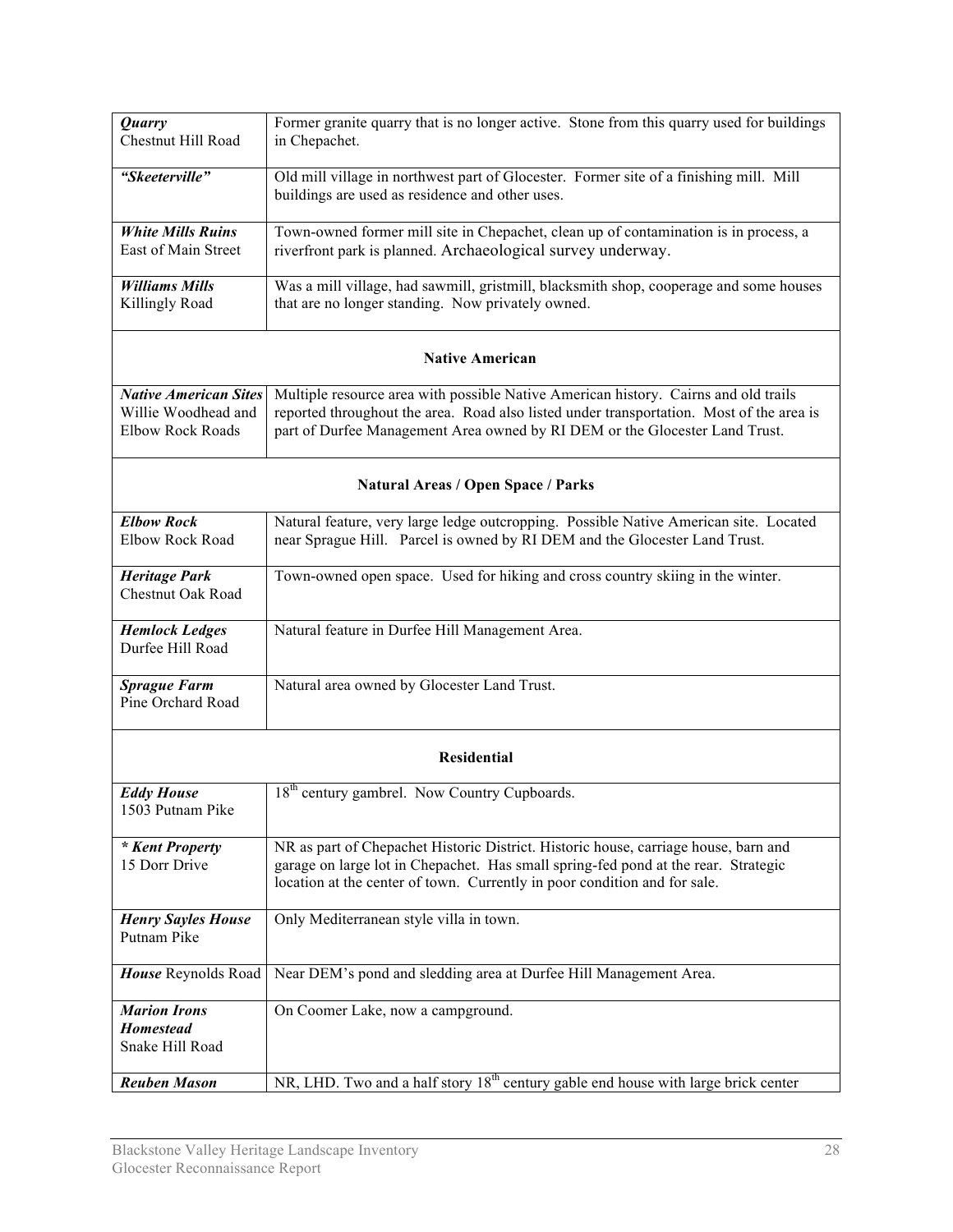| <b>House</b><br>Putnam Pike                          | chimney and portico entry in a five-bay façade. Part of the Acote's Hill Cemetery<br>property. Owned by the Glocester Heritage Society, which plans to operate it as a<br>museum.                                                                                                                                         |
|------------------------------------------------------|---------------------------------------------------------------------------------------------------------------------------------------------------------------------------------------------------------------------------------------------------------------------------------------------------------------------------|
|                                                      |                                                                                                                                                                                                                                                                                                                           |
| <b>Thomas Owen</b><br>House Putnam Pike              | NR, LHD. c. 1787. Built by Solomon Owen for his nephew, Thomas. When Putnam<br>Pike was widened in the 1920s, this building was moved back away from the road.                                                                                                                                                            |
| Dr. Albert Potter<br><b>House</b><br>Victory Highway | c. 1840. Greek Revival house, was owned by two doctors. Located north of Citizens<br>Bank on Victory Highway across from the Elms.                                                                                                                                                                                        |
| * "The Elms"<br>33 Money Hill Road                   | NR, LHD. Very visible property at triangle between Routes 100 and 102. Used as a bed<br>and breakfast. A 2½ story Federal building with a central recessed entry with sidelights<br>in a five-bay façade with a piazza across the front. One large barn at the rear of the<br>property. 1930s tourist cabins by the road. |
| "The Plains"<br>Victory Highway                      | "Bob Steere's place." Single family home surrounded by fields on either side. Located<br>off Victory Highway. Was part of large land holdings of the Steere Family.                                                                                                                                                       |
| Transportation                                       |                                                                                                                                                                                                                                                                                                                           |
| <b>Chepachet River</b><br><b>Bridge</b><br>Chepachet | NR, LHD. Arched bridge in center of town. Current bridge is a replacement for earlier<br>wooden bridge, which washed away during the freshet of 1867. Currently undergoing<br>repairs to sidewalk by RIDOT.                                                                                                               |
| <b>Elbow Rock Road</b>                               | Historic town road that in some places is inaccessible accept by off road vehicles.                                                                                                                                                                                                                                       |
| Route 102                                            | Scenic north/south route through the center of town. Southern part is Chopmist Hill<br>Road, northern part is Victory Highway.                                                                                                                                                                                            |
| <b>Snake Hill Road/</b><br>Route 44                  | Very scenic, many farms in this area. RIHPHC report says it may have been an early<br>Native American trail, as artifacts have been found around it, and was one of Glocester's<br>earliest roads.                                                                                                                        |
| <b>Stagecoach Stops</b>                              | Cady's Tavern, Philips Barn, Cutler Brook, Farnum's Hotel. When Cady's stand burned,<br>stop was moved down to Barnes. Now cement plant near Spring Hill Road where Barnes<br>sign is on west side of road.                                                                                                               |
| <b>Steere Road</b>                                   | Snake fence with tall trees is scenic feature.                                                                                                                                                                                                                                                                            |
| <b>Tourtellot Hill Road</b>                          | Old houses, scenic. Town poor farm on this road with gambrel house.                                                                                                                                                                                                                                                       |
| <i>* Trolley Power</i><br><b>Station Harmony</b>     | Brick power station for trolley. Very poor condition, bricks are falling off. Needs<br>immediate work. Now used as a body shop.                                                                                                                                                                                           |
| * Willie Woodhead<br>Road                            | Multiple resource area with scenic road, reported Native American burial ground and<br>"The Ledges". Quarry nearby. Some sections closed to public use.                                                                                                                                                                   |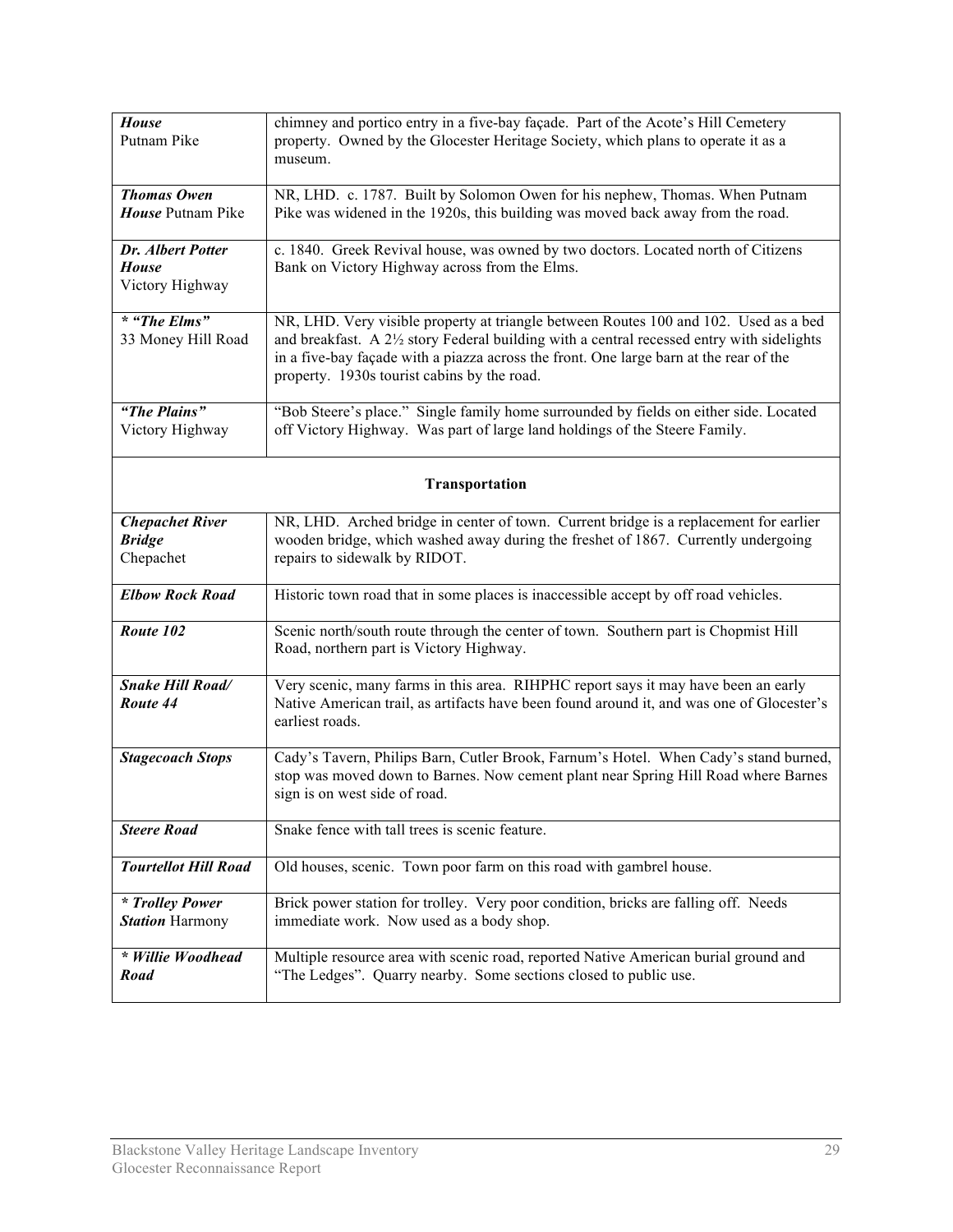| <b>Waterbodies</b>          |                                                                                                                                                                        |  |
|-----------------------------|------------------------------------------------------------------------------------------------------------------------------------------------------------------------|--|
| <b>Bowdish Reservoir</b>    | 126-acre reservoir, dammed in 1850. Floating vegetated islands. The dam is owned by                                                                                    |  |
| NW corner of town           | RIDEM. Used for recreation. With associated lakeside community.                                                                                                        |  |
| <b>Hawkins Pond</b>         | Small pond in northwestern corner of town. Former mill pond owned by Hawkins                                                                                           |  |
| Putnam Pike                 | (Hawkins Lumber Yard), which used hydroelectric generator that powered local<br>residents and saw mill. Near Skeeterville.                                             |  |
| <b>Ponaganset Reservoir</b> | Ponaganset Reservoir, roughly 230 acres, is on the Ponaganset River, feeder pond to the                                                                                |  |
| Western part of town        | Scituate Watershed (Providence Water Supply Board) that is used for drinking water.                                                                                    |  |
|                             | Construction was completed in 1865. It is owned by the City of Providence. Native<br>American artifacts have been found in the area. Former gold mine under reservoir. |  |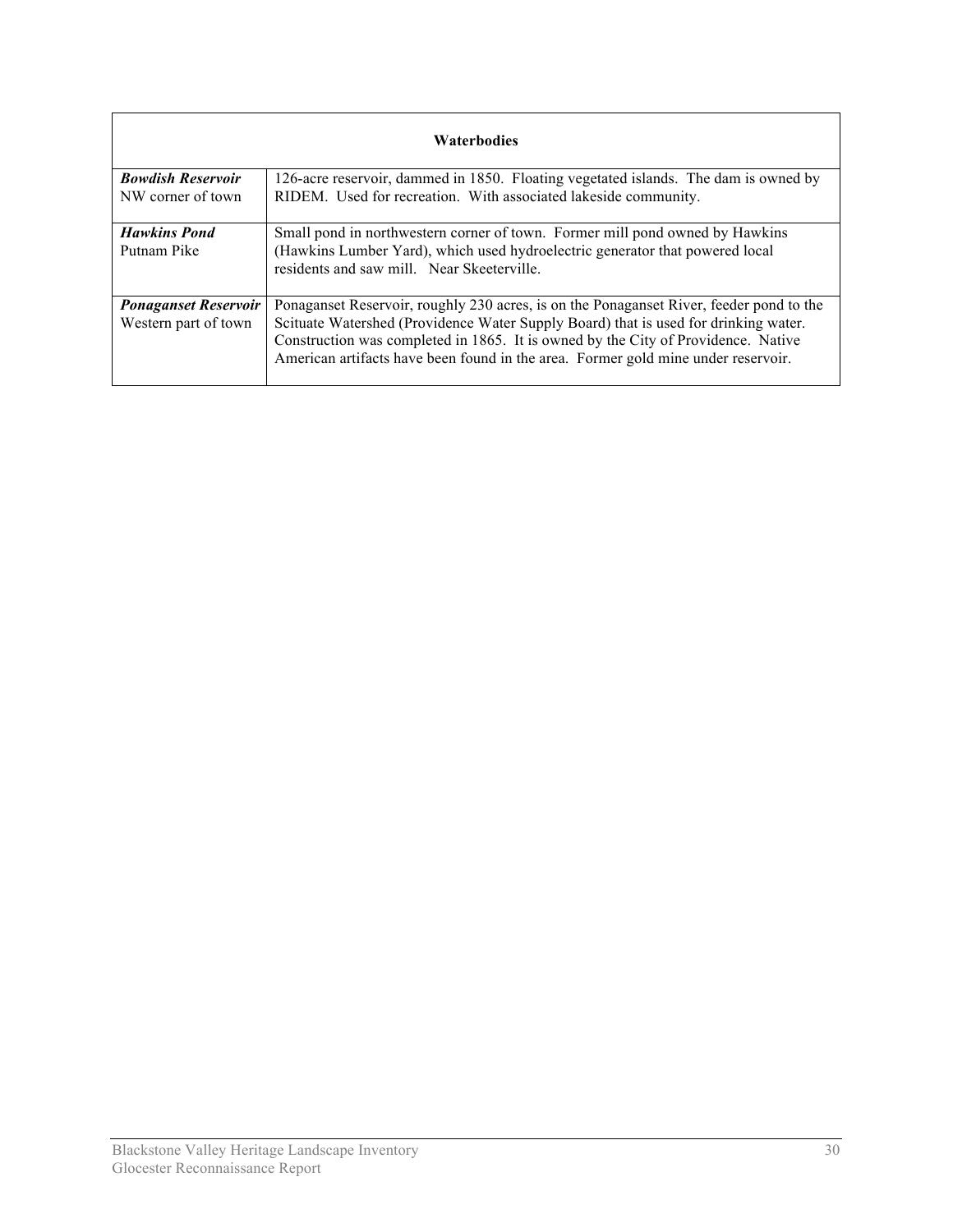# **APPENDIX B: EXISTING RESOURCE DOCUMENTATION AND PLANNING TOOLS**

Glocester already has important planning tools in place to document current conditions within the town; identify issues of concern to town residents; and develop strategies for action. This section of the Reconnaissance Report identifies some of the existing planning documents and tools that provide information relevant to preserving heritage landscapes in the community.

## **Survey of Historic and Architectural Resources**

The Rhode Island Historical Preservation and Heritage Commission's (RIHPHC) Survey of Historic and Architectural Resources is a statewide program that identifies significant historic resources in each municipality in the State. Historic properties are listed on RIHPHC data sheets, which record the basic information about properties: descriptions, location recorded on historic maps, and names associated with the property.

A large number of Glocester properties, including archaeological sites, were recorded in the late 1970s and analyzed in *Historic and Architectural Resources of Glocester, Rhode Island: A Preliminary Report*  published in 1980. Some of these properties have been preserved using recommendations included in the Preliminary Report; others have been altered or lost; and still others remain undocumented.

The 2001 report *Historic Landscapes in Rhode Island* documented six local properties, all of which were farms:

- Coomer-Steere Farm, Douglas Hook Road
- Evans Farm, 406 Evans Road
- **Farnum Farm, Farnum Road**
- Lapham-Ballou Farm, Farnum Road
- **Smith Farm, 1465 Putnam Pike**
- Salisbury-Law Farm, Bates Farm, 391 Reynolds Road

In addition, the town of Glocester is undertaking a barn survey.

#### **State and National Registers of Historic Places**

The National Register of Historic Places is the official federal list of districts, sites, buildings, structures and objects that have been determined significant in American history, architecture, archaeology, engineering and culture. Glocester properties on the National Register include one large NR district, the Chepachet Village Historic District; two individual listings and one archaeological site. The 1980 RIHPHC report includes a list of additional properties in Glocester that deserve consideration for listing in the National Register; these are:

- C.C. Mathewson House, Tourtellot Hill Road
- **Farnum House, Farnum Road**
- **Former David Burlingame Farm, Phillips Lane**
- Former Clarkville School, Putnam Pike
- Former Evans Schoolhouse, Jim Evans Road (moved to town hall site)
- Hawkins-Aldrich House, Huntinghouse Road
- Emor Smith House, Putnam Pike
- **Lapham-Ballou Farm, Farnum Road**
- Peckham Farm, Snake Hill Road